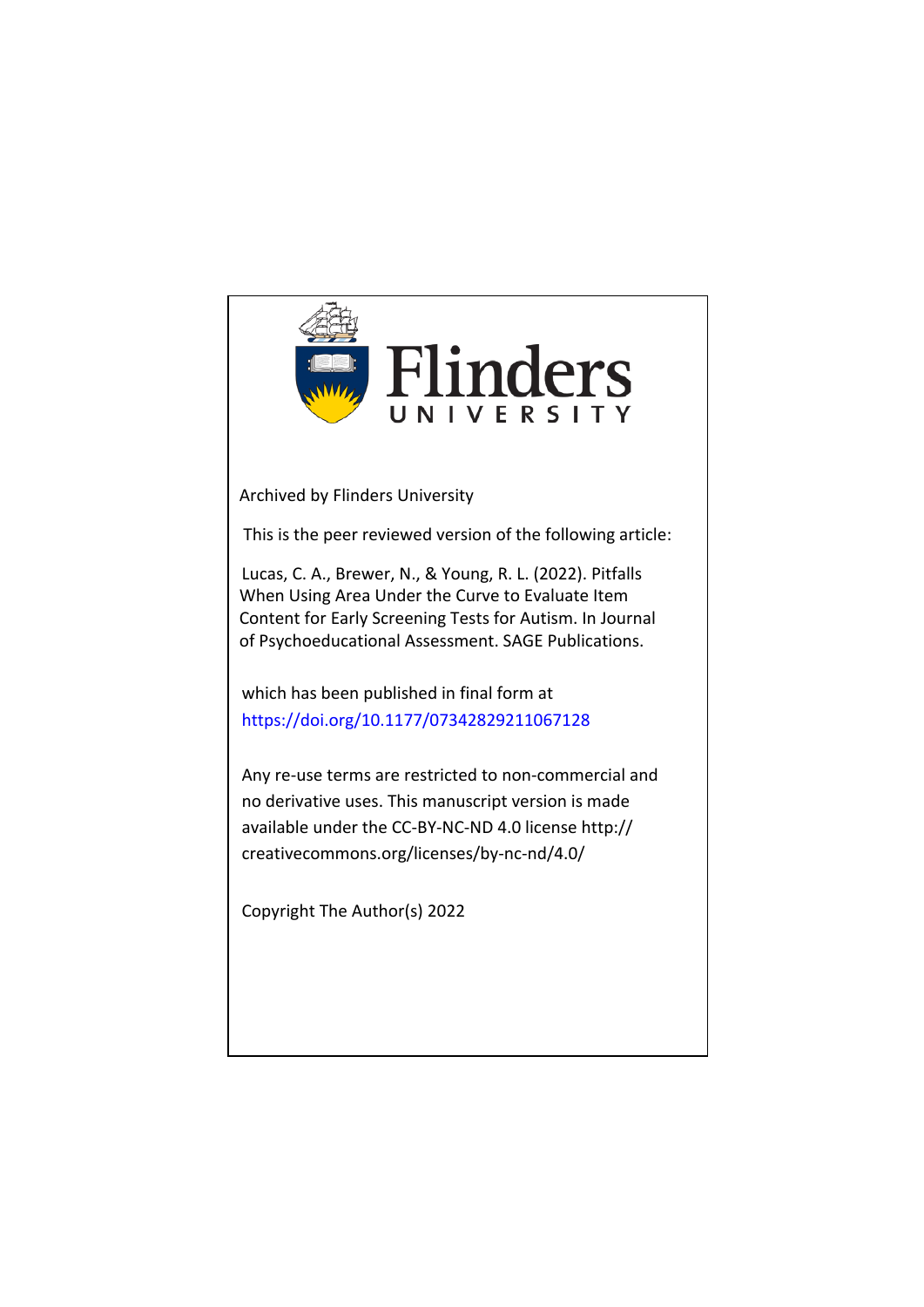## Pitfalls When Using AUC to Evaluate Item Content for Early Screening Tests for Autism

Carmen A. Lucas, Neil Brewer, and Robyn L. Young

Flinders University

Author note:

Carmen A. Lucas, Neil Brewer, and Robyn L. Young, College of Education, Psychology and Social Work, Flinders University. Correspondence concerning this article should be addressed to Carmen Lucas, College of Education, Psychology and Social Work, Flinders University, GPO Box 2100 Adelaide, South Australia 5001. Email:

[carmen.lucas@flinders.edu.au](mailto:carmen.lucas@flinders.edu.au)

Acknowledgements: We are very grateful to Yong-Hwee Nah and Rose Nevill for providing us with their data files. Nah et al.'s (2018) dataset is available at<https://osf.io/utxrc/> Declaration of Conflicts of Interest: The university with which the authors are affiliated receives royalties from the sale of the ADEC.

Funding: This work was supported by the Australian Research Council [DP 190100162] and the Hamish Ramsay Fund.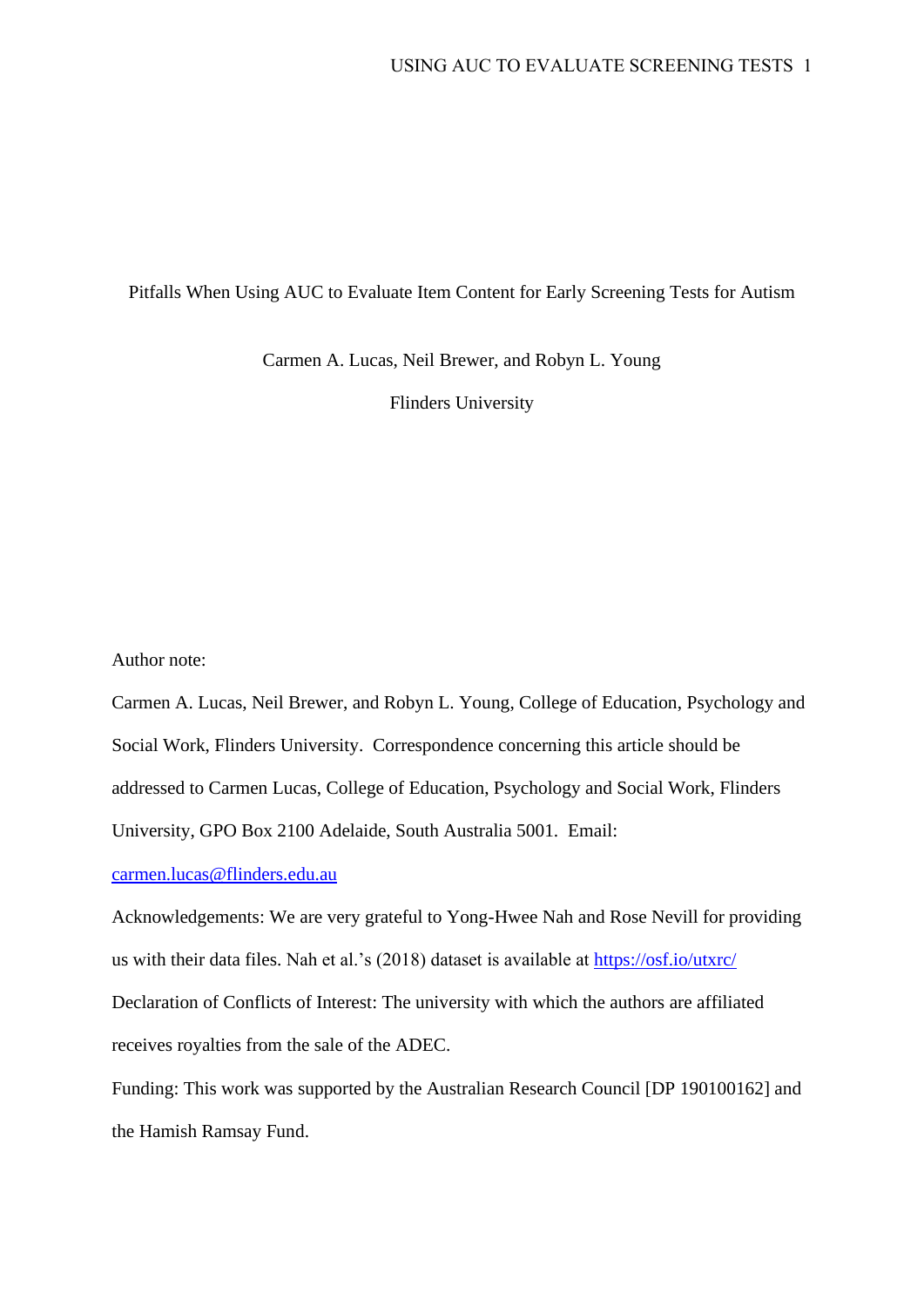#### Abstract

Evaluations of early screening tests for autism commonly rely on receiver operating characteristic (ROC) analysis and comparisons of area under the curve (AUC). Whether AUC differs significantly from chance or between test items is not always assessed. Two recent and independent evaluations of the Brief Autism Detection in Early Childhood (BADEC) constructed a short form by selecting the five items with the highest AUC values, leading to inconsistencies regarding appropriate item content (Nah et al., 2018; Nevill et al., 2019). Using significance testing to compare AUC values for each test item from each dataset, we demonstrate which items justify inclusion in the BADEC, which items can be ruled out, and highlight key factors influencing AUC significance testing outcomes.

Keywords: Autism screening; ROC analysis; AUC comparisons; ADEC; BADEC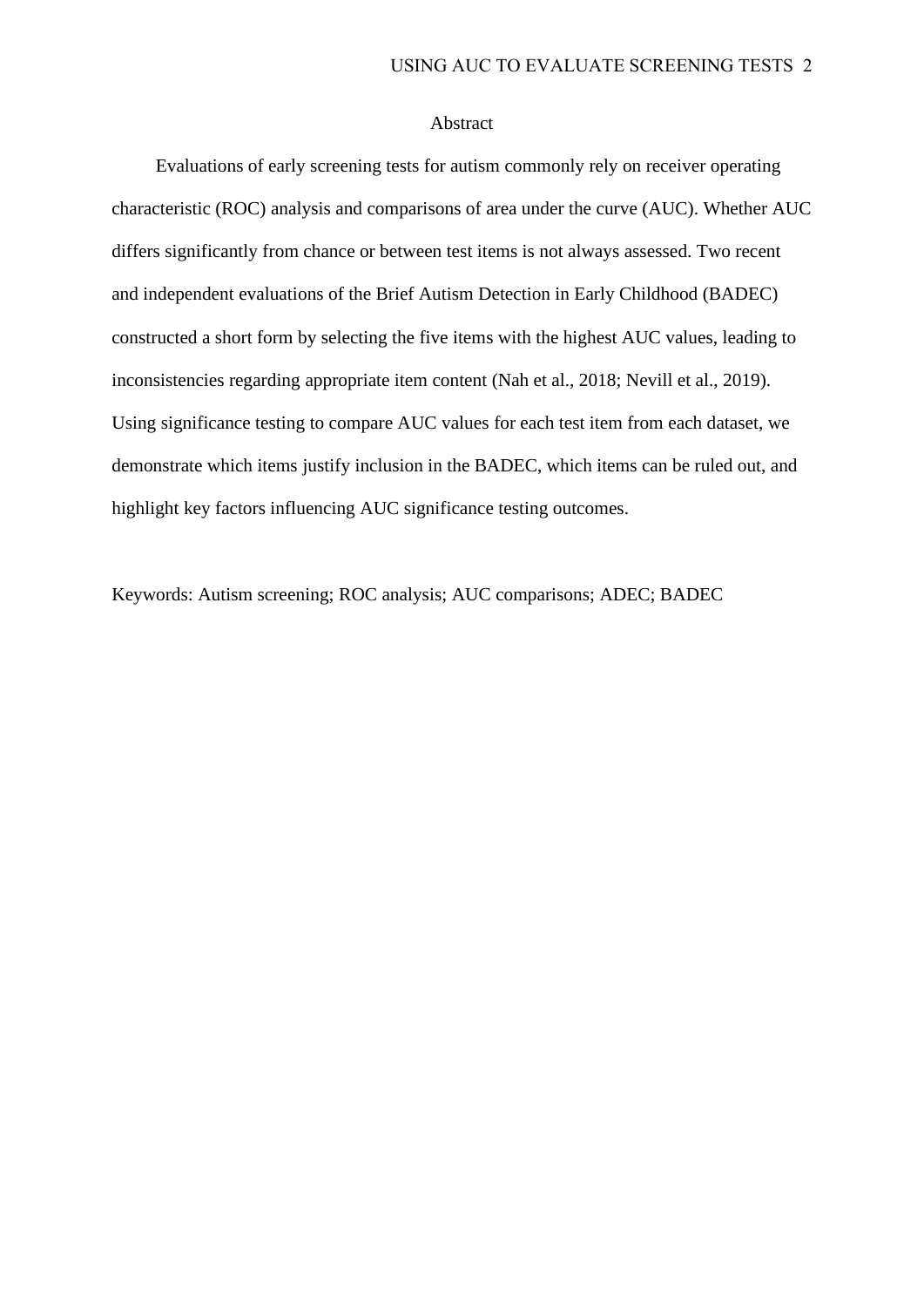# **Pitfalls When Using AUC to Evaluate Item Content for Early Screening Tests for Autism**

It is accepted that developmental outcomes for individuals with autism spectrum disorder (ASD) will benefit from diagnosis at a young age and subsequent early intervention (e.g., Schreibman, 2000). To facilitate widespread screening for ASD in children aged 12–36 months, researchers have developed Level 1 screeners for screening children in the general population who exhibit signs of autism (e.g., Dietz et al., 2006) and Level 2 screeners to distinguish ASD from other developmental disabilities (e.g., Stone et al., 2004; Young, 2007). Here we address an important issue regarding the evaluation of screeners: namely, the consequences of failing to determine whether items differ meaningfully from one another in their ability to detect the condition of interest.

An important part of developing a screener is to collect data evaluating its diagnostic accuracy; through this process the screener's ability to differentiate between those with and without the target condition is established. It is common to evaluate the discriminative performance of early screening test items, or whole tests, using receiver operating characteristics (ROC) analysis. ROC analysis involves plotting the proportion of individuals among those with the relevant condition who screen positive on the item or test (i.e., sensitivity or  $S_E$ ) against the proportion of individuals without the condition who screen negative (i.e., specificity or  $S_P$ ) across the range of possible cutoff scores. The result is a ROC curve which plots  $S_E$  values against 1–S<sub>P</sub> values (i.e., hits against false alarms). An area under the curve (AUC) statistic is then used to assess the test's (or item's) discriminative performance. AUCs of .50 and 1 indicate chance and perfect discrimination, respectively. A significance test is necessary to formally evaluate AUC (e.g., whether performance differs meaningfully from chance or another AUC value); however, this approach is not commonly used in practice.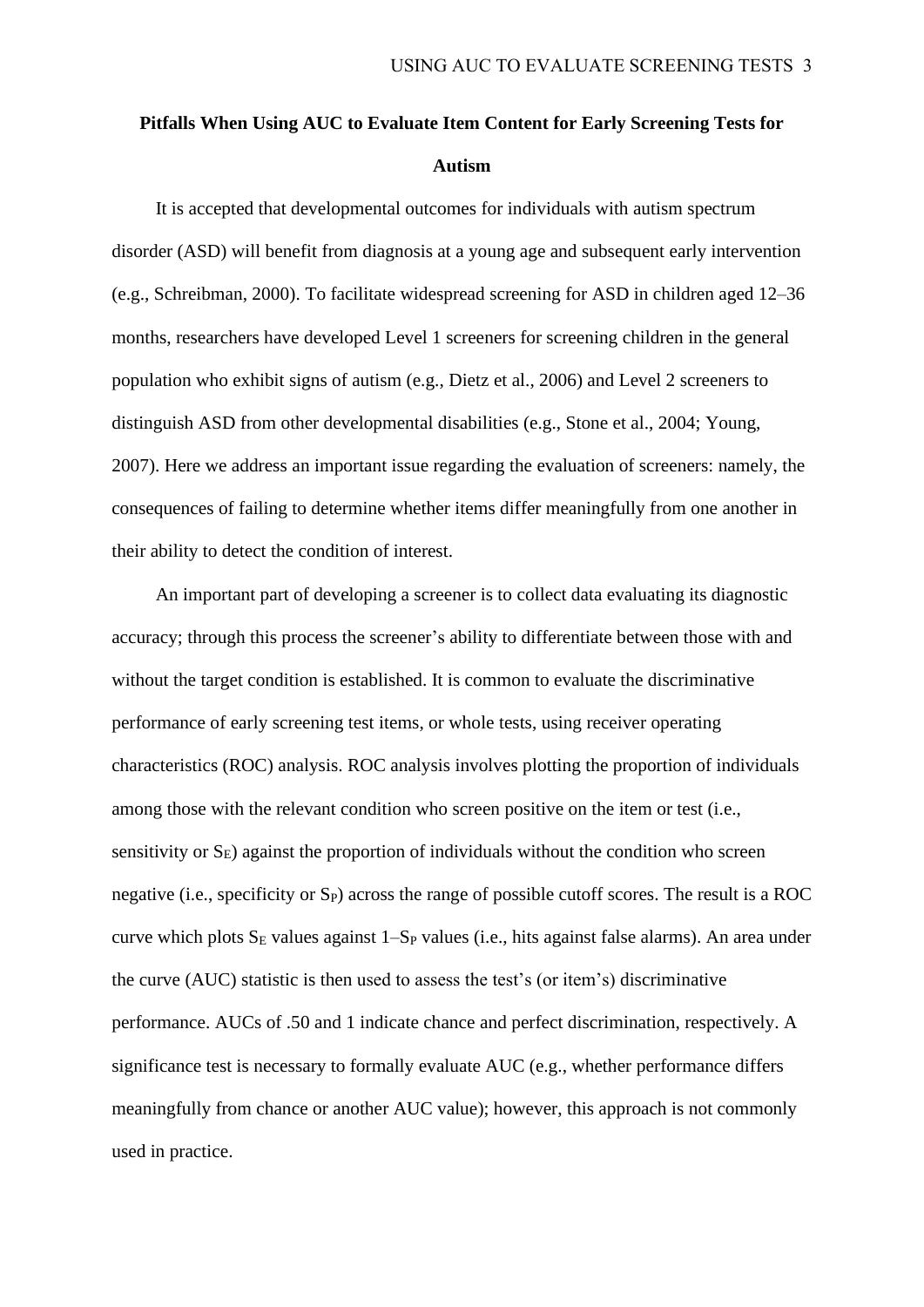Concerns regarding the inconsistent use of significance testing to evaluate AUC in the context of autism screener development were raised by Brewer et al.'s (2020) review of Level 2 ASD screeners, using as an example two evaluations of brief versions of the Autism Detection in Early Childhood (ADEC; Young, 2007). Brief screeners—comprised of key items, often from a more comprehensive assessment tool—allow quicker assessments that are able to be more widely implemented. Nah et al. (2018) and Nevill et al. (2019) constructed short forms of the ADEC (Brief Autism Detection in Early Childhood; BADEC) by administering the full ADEC to infants with or without ASD and selecting the five items with the highest AUC. Three items—response to name, reciprocity of smile and following verbal commands—were included in both BADEC versions, while two items differed across versions. A lack of meaningful AUC comparisons between items prevents firm conclusions regarding the most discriminating items. Consequently, we used significance testing to reevaluate the evidence for BADEC item selection in the Nah et al. and Nevill et al.<sup>1</sup> datasets and contrasted our results with the original conclusions reached by selecting the five items with the highest AUC.

#### **Method**

## **Participants**

Nah et al.'s (2018) sample included 270 children aged 12–36 months (*M* = 25.4, *SD* = 7.0). Based on a best estimate clinical (BEC) DSM-5 diagnosis, 106 had ASD, 86 were nontypically developing (non-TD) and 78 were considered typically developing (TD). Characteristics of the non-TD children included language delay, hearing impairment and learning difficulty. As Nah et al.'s focus was the ability of the BADEC to discriminate ASD from other developmental disorders, we only used the ASD and non-TD children's data in our re-analyses. Nevill et al.'s (2019) sample comprised 110 children aged 14–36 months (*M*

<sup>&</sup>lt;sup>1</sup> We are very grateful to Yong-Hwee Nah and Rose Nevill for providing us with their data files for reanalysis.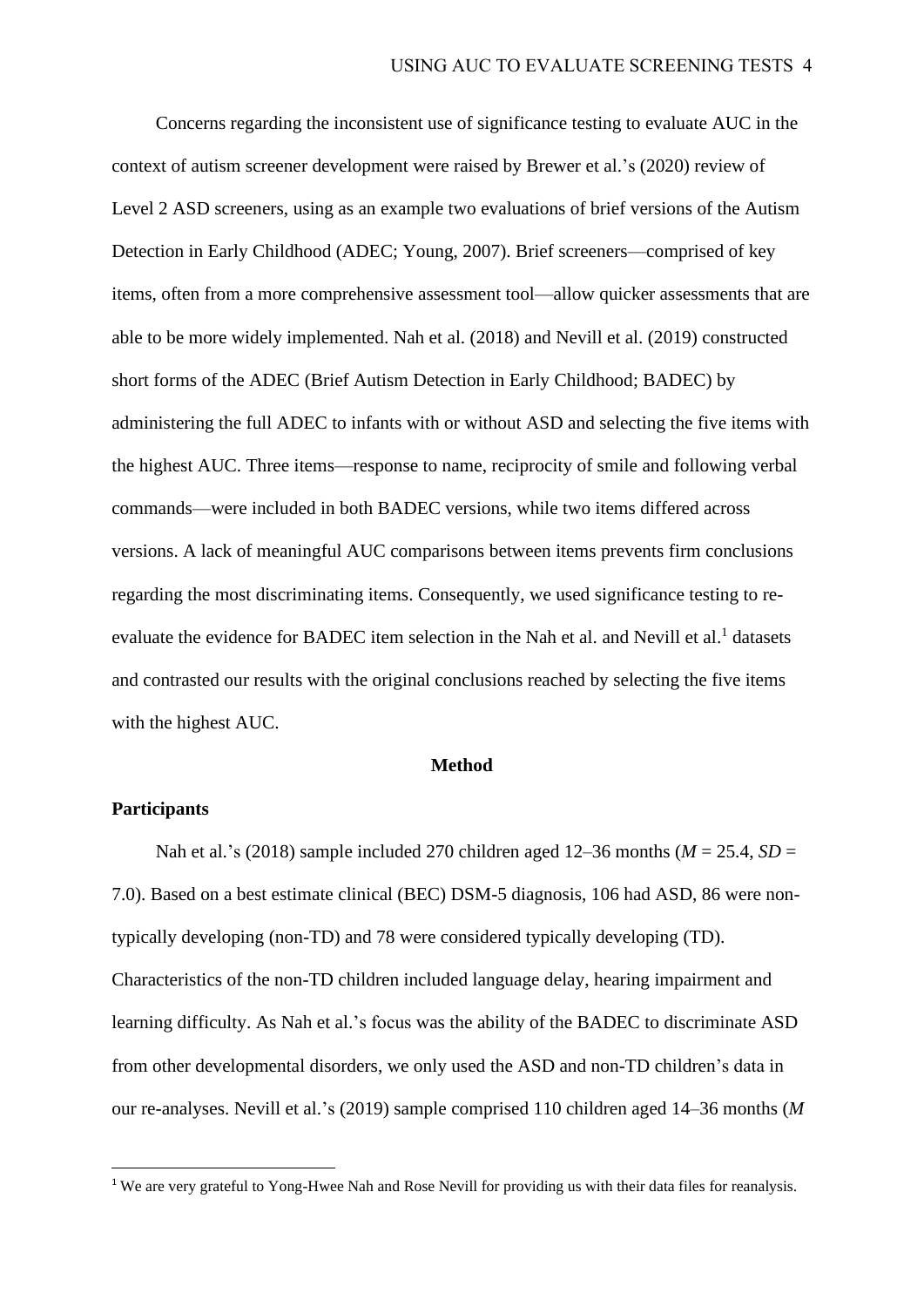$= 28.8$ , *SD* = 5.4). Based on assessments from a multidisciplinary team at a hospital pediatric center, 49 children had a diagnosis of ASD and 61 had ASD ruled out. Missing data for a small number of participants in the dataset provided to us meant our evaluations of the ADEC items are based on the slightly smaller sample of 107 children, 48 and 59 with and without ASD, respectively.

#### **The ADEC**

The ADEC is a 16-item behavioral checklist developed to detect pre-verbal behaviors predicting autism in children under the age of three (Young, 2007); it is administered in 10– 15 minutes by a trained assessor who prompts 16 developmentally appropriate behaviors from the child being assessed (see Table 1). The child is scored on each behavior from 0 (appropriate) to 2 (inappropriate), allowing a maximum score of 32. Several converging validity assessments have been reported (Dix et al., 2015; Hedley et al., 2015; Nah, Young, & Brewer, 2014; Nah, Young, Brewer, & Berlingeri, 2014).

#### **Results and Discussion**

Using the roc and auc.ci functions in the pROC package (version 1.16.2; Robin et al., 2011) in R (version 3.6.1; R Development Core Team, 2019), we recalculated the AUC values and 95% confidence intervals for each ADEC item in the Nah et al. (2018) and Nevill et al.  $(2019)$  datasets (see Table 1).<sup>2</sup>. Using the roc.test function, AUC values were compared with paired ROC tests using 10,000 bootstrap samples; the R code for constructing and comparing the AUCs, as well as the significance values for each AUC comparison can be found in Supplemental Material (Tables S1–S3, pp. 1–3).

In Nah et al. (2018), the items with the highest AUCs comprising the BADEC were response to name, reciprocity of smile, following verbal commands, joint attention/social

<sup>2</sup> Discrepancies between the AUC values reported in the original articles—in which the method for calculating AUC was not described—and those reported here were all < .01 and too small to meaningfully affect results.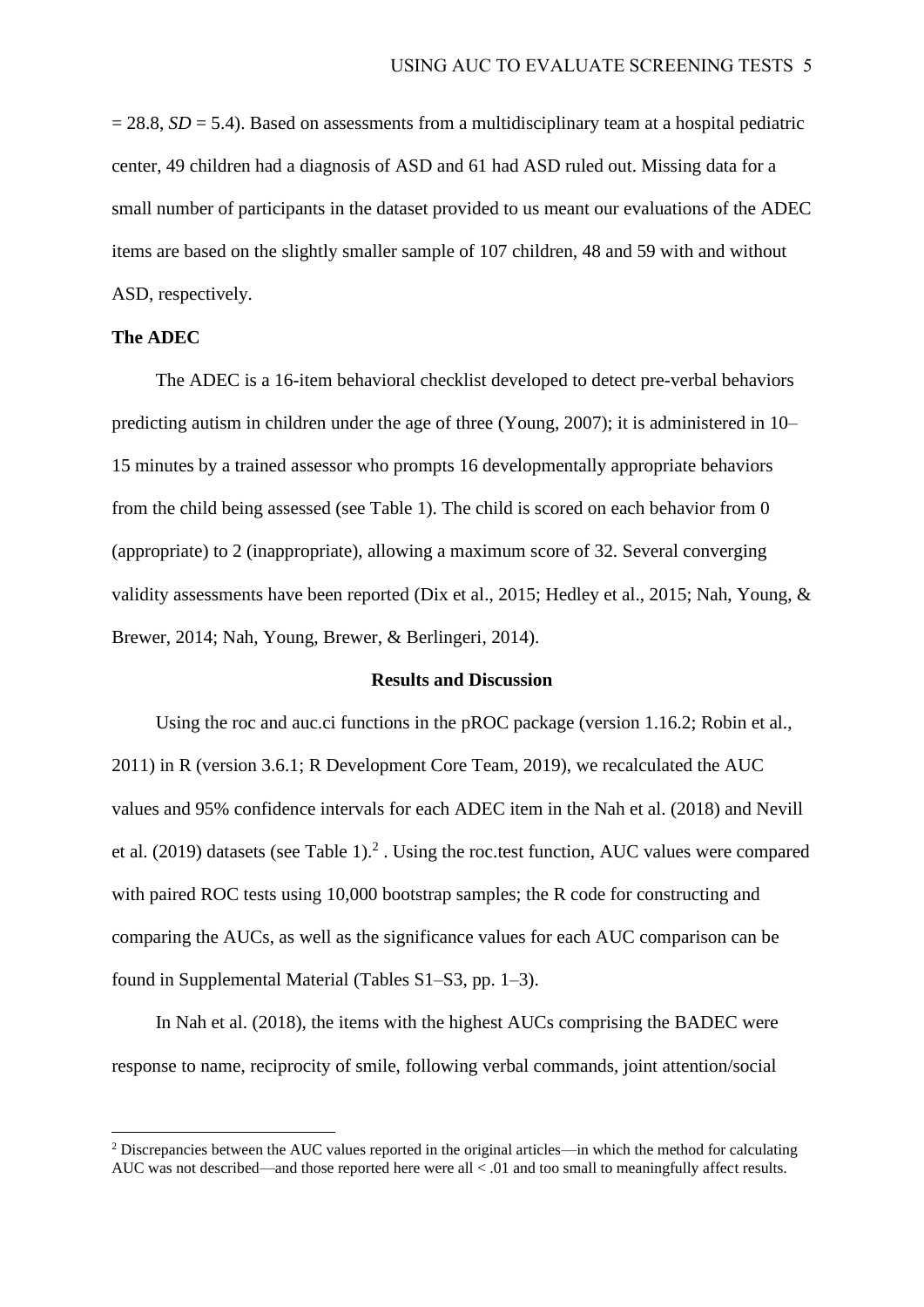referencing and use of gestures; in Nevill et al. (2019), the items were again response to name, reciprocity of smile and following verbal commands, accompanied by gaze monitoring and task switching instead of joint attention/social referencing and use of gestures. In both datasets, the five items comprising the BADEC had AUC values that did not differ significantly from one another (*p*s > .134 and > .128 in Nah et al. and Nevill et al., respectively). In the Nah et al. dataset two additional items (functional play and gaze monitoring) had AUC values that were not significantly different from any of their BADEC items (*p*s > .119). Based on the strategy of selecting the most discriminating items, significance testing suggests that seven items could have been used interchangeably in Nah et al.'s BADEC. Moreover, since one of the additional candidates (i.e., gaze monitoring) was used in Nevill et al.'s BADEC, four rather than three items were consistent contenders for inclusion in a 5-item short-form.

A further four items (i.e., task switching, joint attention/social referencing, functional play and use of gestures) had (a) AUC values in one dataset that were not significantly different from the highest scoring item (*p*s > .134) and (b) AUC values in the other dataset that were significantly lower than the highest one or two scoring items (*p*s < .037) but none of the other BADEC items (*p*s > .104). These items could be considered as the next strongest contenders for rounding out the BADEC. Only three items in Nah et al.'s (2018) dataset (ritualistic play, anticipation of social advances and nestling) and two items in Nevill et al.'s (2019) dataset (ritualistic play and nestling) had significantly lower AUC values than those of all the test items comprising the respective BADECs evaluated (*p*s < .008 in Nah et al. and < .038 in Nevill et al.). Thus, several additional items not included in either BADEC version (imitation, eye contact, different types of play and reaction to common sounds) cannot be ruled out as contenders for inclusion in a 5-item short-form. Table 2 provides a summary of the strongest through to the weakest BADEC candidates.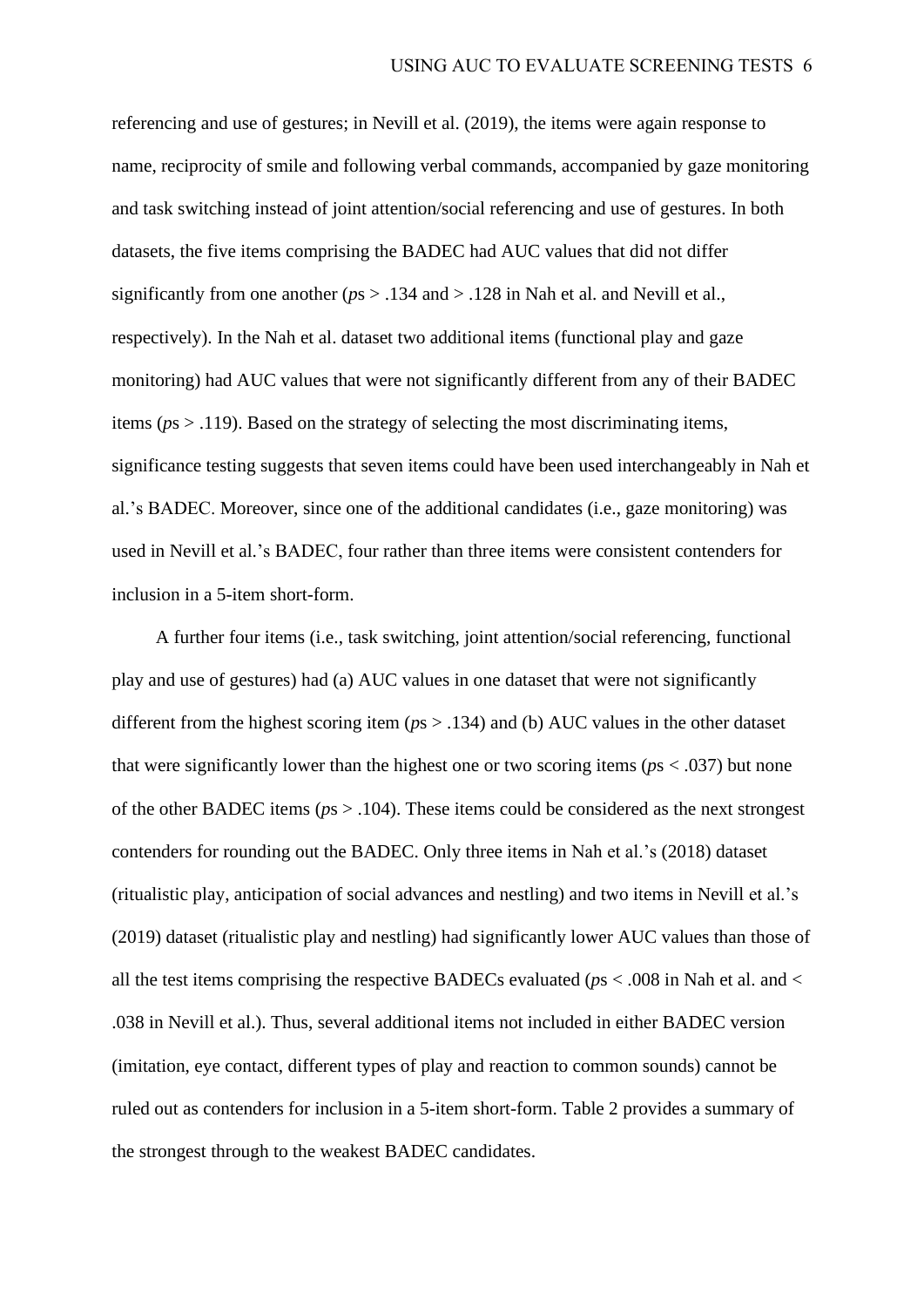For both datasets substantial AUC differences were necessary for the difference to be significant—≈ .08 in Nah et al. (2018) and  $\approx$  .11 in Nevill et al. (2019)—suggesting that further testing with more robust sample sizes might reduce the number of BADEC contenders. To appreciate the AUC difference that would be significant for different sample sizes, we compared AUC when doubling, tripling and quadrupling the Nah et al. and Nevill et al. datasets. In one example, increasing the *N* to  $\approx$  400—by doubling the Nah et al. dataset and quadrupling the Nevill et al. dataset—decreased the range for a significant AUC difference to  $\approx$  .06 (see Tables S4 & S5 in Supplemental Material, pp. 4–5). However, one cannot simply use sample size to infer whether two AUC values are likely to differ significantly. The level of inter-item correlation affects whether a difference of the same magnitude will reach significance (Robin et al., 2011). To illustrate, we compared AUC values in mock datasets where the AUC values were the same as the original dataset but inter-item correlations were optimized (see Supplemental Material Tables S10 & S11, pp. 10 &11; for inter-item correlations in the original and mock datasets see Supplemental Material Tables S6–S9, pp. 6–9). When inter-item correlations were higher, smaller differences in AUC were necessary for the difference to be significant.

#### **Conclusion**

The current investigation reinforces the importance of evaluating the results of ROC analysis with significance testing. Our re-analyses of Nah et al.'s (2018) and Nevill et al.'s (2019) data revealed that seven and five of the most discriminating ADEC items, respectively, did not differ meaningfully from one another and that four items were in both of these groups across studies. Compared to the strategy of simply identifying the five items with the highest AUC, which suggested that three items were consistently among the most discriminative ADEC items, the approach of comparing AUC with significance testing showed that four items fell into this category. When developing a five-item instrument, the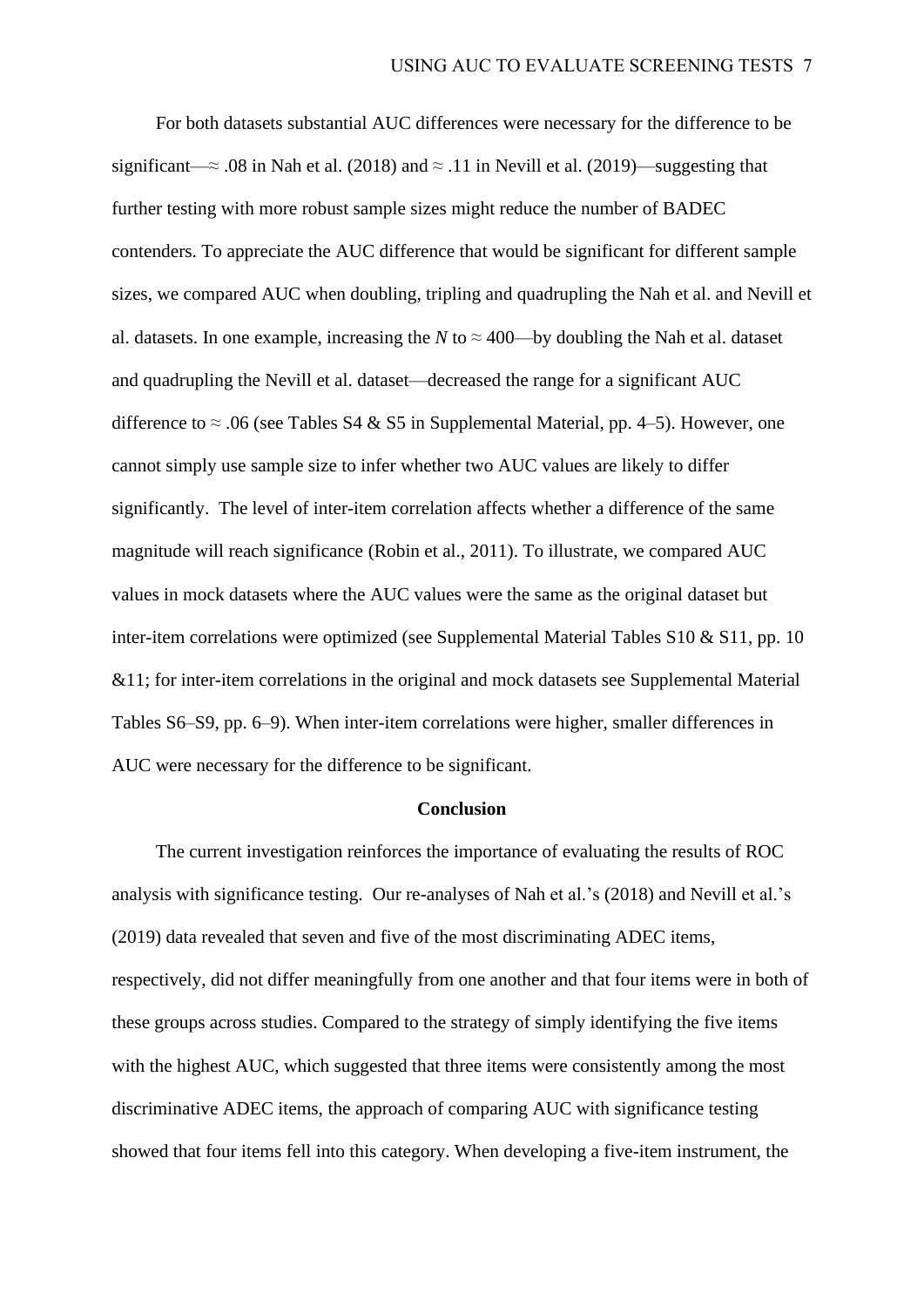difference between identifying four instead of three items as consistently amongst the most discriminating across studies seems non-trivial.

The current example emphasizes the important information that can come to light when using significance testing to evaluate the most discriminating items in a diagnostic test. However, the results also have implications for future work involving other types of AUC comparison. For example, when evaluating which test items are appropriate to include in an assessment instrument, researchers may wish to establish that all of their items perform better than chance levels. The current work reinforces that it would be best to use a significance test rather than simply relying on the AUC values being higher than .50. Similarly, since the minimum acceptable AUC of a test is often considered to be .70 (e.g., Compton et al., 2006), the AUC of the combined items should be measured against this threshold with a significance test. And when comparing the discriminative performance of two different assessment instruments, a significance test is the only way to determine whether one test is performing better than the other.

Our results also reinforce that sample size needs to be considered when interpreting significance test outcomes. In addition to re-evaluating the most discriminating items in Nah et al. (2018) and Nevill et al. (2019), significance testing also facilitated delineation of which additional items could be considered contenders for inclusion in the BADEC. The large number of items that could not be definitively ruled out as candidates emphasized that, ideally, item discriminability should be compared with sufficiently robust samples for moderately sized AUC differences to be meaningful. Although it is challenging to obtain sufficiently powered samples in research involving many clinical populations, this should be an objective of future research concerning the development of ASD screeners.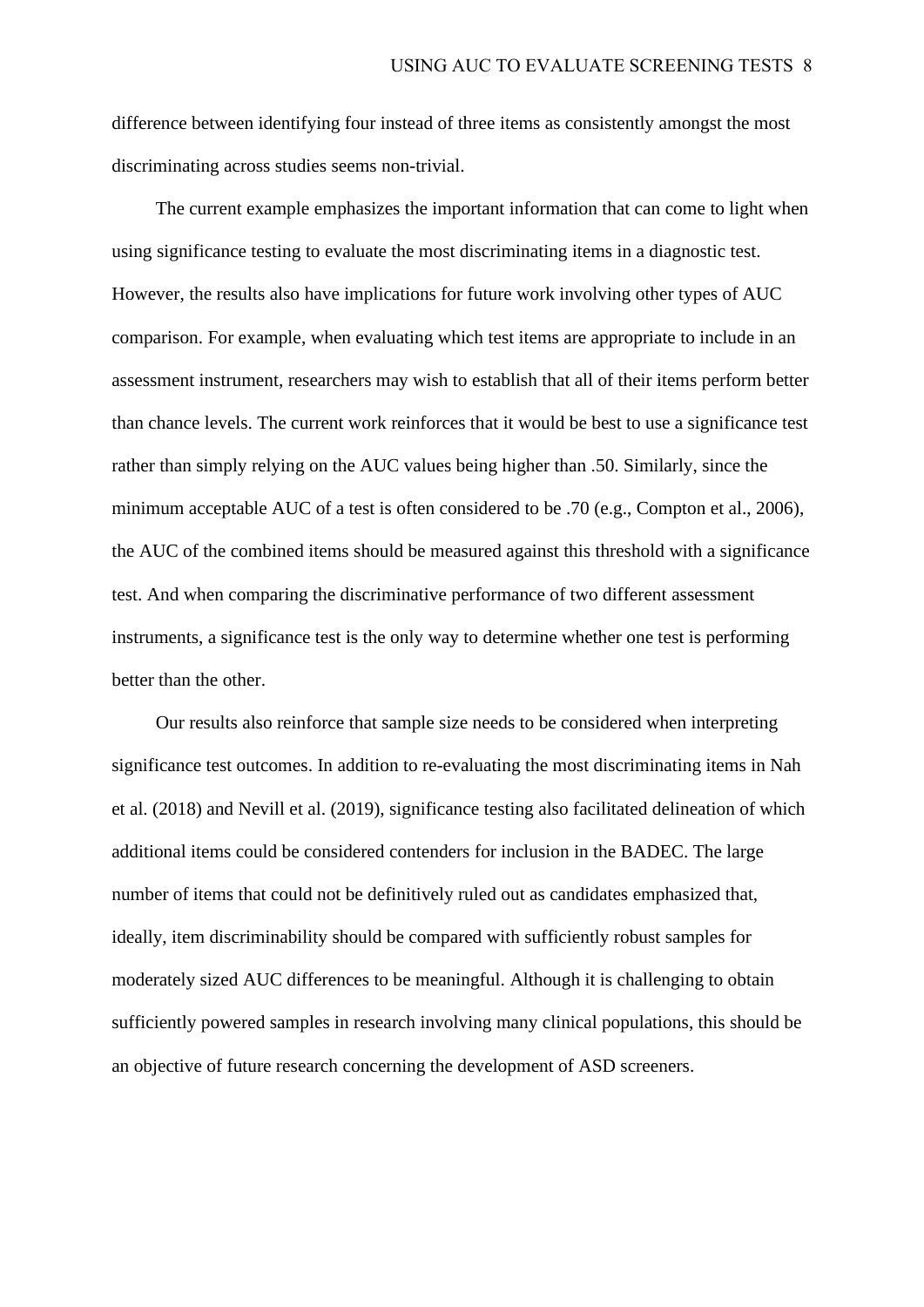#### References

- Brewer, N., Young, R. L., & Lucas, C. A. (2020). Autism screening in early childhood: Discriminating autism from other developmental concerns. *Frontiers in Neurology*, *11*, 594381. <https://doi.org/10.3389/fneur.2020.594381>
- Compton, D. L., Fuchs, D., Fuchs, L. S., & Bryant, J. D. (2006). Selecting at-risk readers in first grade for early intervention: A two-year longitudinal study of decision rules and procedures. *Journal of Educational Psychology*, *98*(2), 394–409. <https://doi.org/10.1037/0022-0663.98.2.394>
- Dietz, C., Swinkels, S., van Daalen, E., van Engeland, H., & Buitelaar, J. K. (2006). Screening for autistic spectrum disorder in children aged 14-15 months. II: Population screening with the Early Screening of Autistic Traits Questionnaire (ESAT). Design and general findings. *Journal of Autism and Developmental Disorders, 36*(6), 713–22. <https://doi.org/10.1007/s10803-006-0114-1>
- Dix, L., Fallows, R., & Murphy, G. (2015). Effectiveness of the ADEC as a Level 2 screening test for young children with suspected autism spectrum disorders in a clinical setting. *Journal of Intellectual and Developmental Disability, 40*(2), 179–188. <https://doi.org/10.3109/13668250.2015.1014323>
- Hedley, D., Nevill, R. E., Monroy-Moreno, Y., Fields, N., Wilkins, J., Butter, E., & Mulick, J. A. (2015). Efficacy of the ADEC in identifying autism spectrum disorder in clinically referred toddlers in the US. *Journal of Autism and Developmental Disorders, 45*(8), 2337–2348.<https://doi.org/10.1007/s10803-015-2398-5>
- Nah, Y. H., Young, R. L., & Brewer, N. (2018). Development of a brief version of the Autism Detection in Early Childhood (BADEC). *Autism, 23*(2), 494–502. <https://doi.org/doi.org/10.1177/1362361318757563>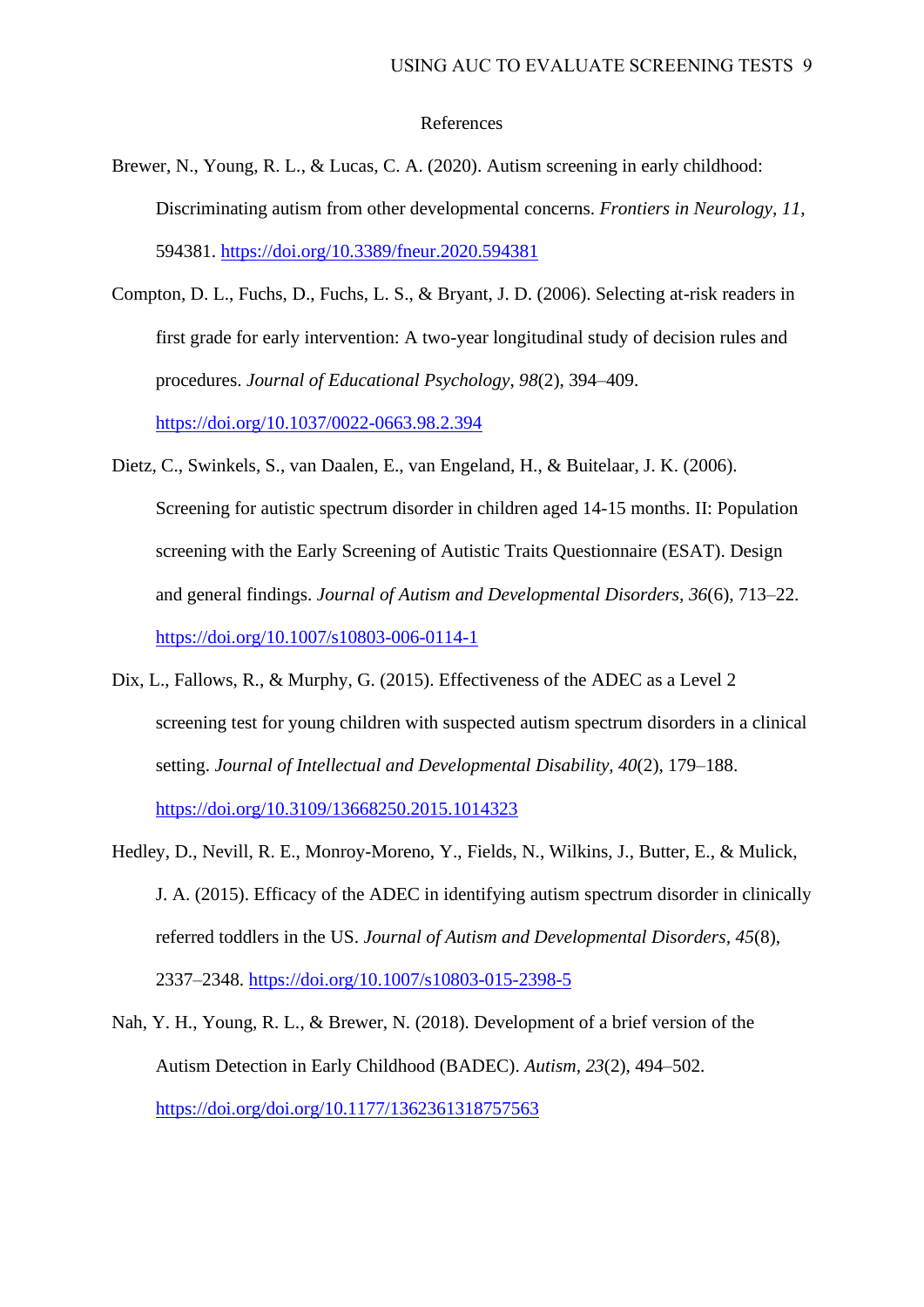- Nah, Y. H., Young, R. L., & Brewer, N. (2014). Using the Autism Detection in Early Childhood (ADEC) and Childhood Autism Rating Scales (CARS) to predict long term outcomes in children with autism spectrum disorders. *Journal of Autism and Developmental Disorders*, *44*(9), 2301–2310. [https://doi.org/10.1007/s10803-014-](https://doi.org/10.1007/s10803-014-2102-1) [2102-1](https://doi.org/10.1007/s10803-014-2102-1)
- Nah, Y. H., Young, R. L., Brewer, N., & Berlingeri, G. (2014). Autism Detection in Early Childhood (ADEC): Reliability and validity data for a Level 2 screening tool for autistic disorder. *Psychological Assessment, 26*(1), 215–226. <https://doi.org/10.1037/a0034472>
- Nevill, R. E., Hedley, D., & Uljarević, M. (2019). Brief Report: Replication and validation of the Brief Autism Detection in Early Childhood (BADEC) in a clinical sample. *Journal of Autism and Developmental Disorders*, *49*(11), 4674–4680. <https://doi.org/10.1007/s10803-019-04153-3>
- R Development Core Team. (2019). *R: A Language and Environment for Statistical Computing*. Vienna, Austria: R Foundation for Statistical Computing.
- Robin, X., Turck, N., Hainard, A., Tiberti, N., Lisacek, F., Sanchez, J. C., & Müller, M. (2011). pROC: An open-source package for R and S+ to analyze and compare ROC curves. *BMC Bioinformatics*, *12*(1), 77–84.<https://doi.org/10.1186/1471-2105-12-77>
- Schreibman, L. (2000). Intensive behavioral/psychoeducational treatments for autism: Research needs and future directions. *Journal of Autism and Developmental Disorders, 30*(5)*,* 373–378.<https://doi.org/10.1023/A:1005535120023>
- Stone, W. L., Coonrod, E. E., Turner, L. M., & Pozdol, S. L. (2004). Psychometric properties of the STAT for early autism screening. *Journal of Autism and Developmental Disorders, 34*(6), 691–701.<https://doi.org/10.1007/s10803-004-5289-8>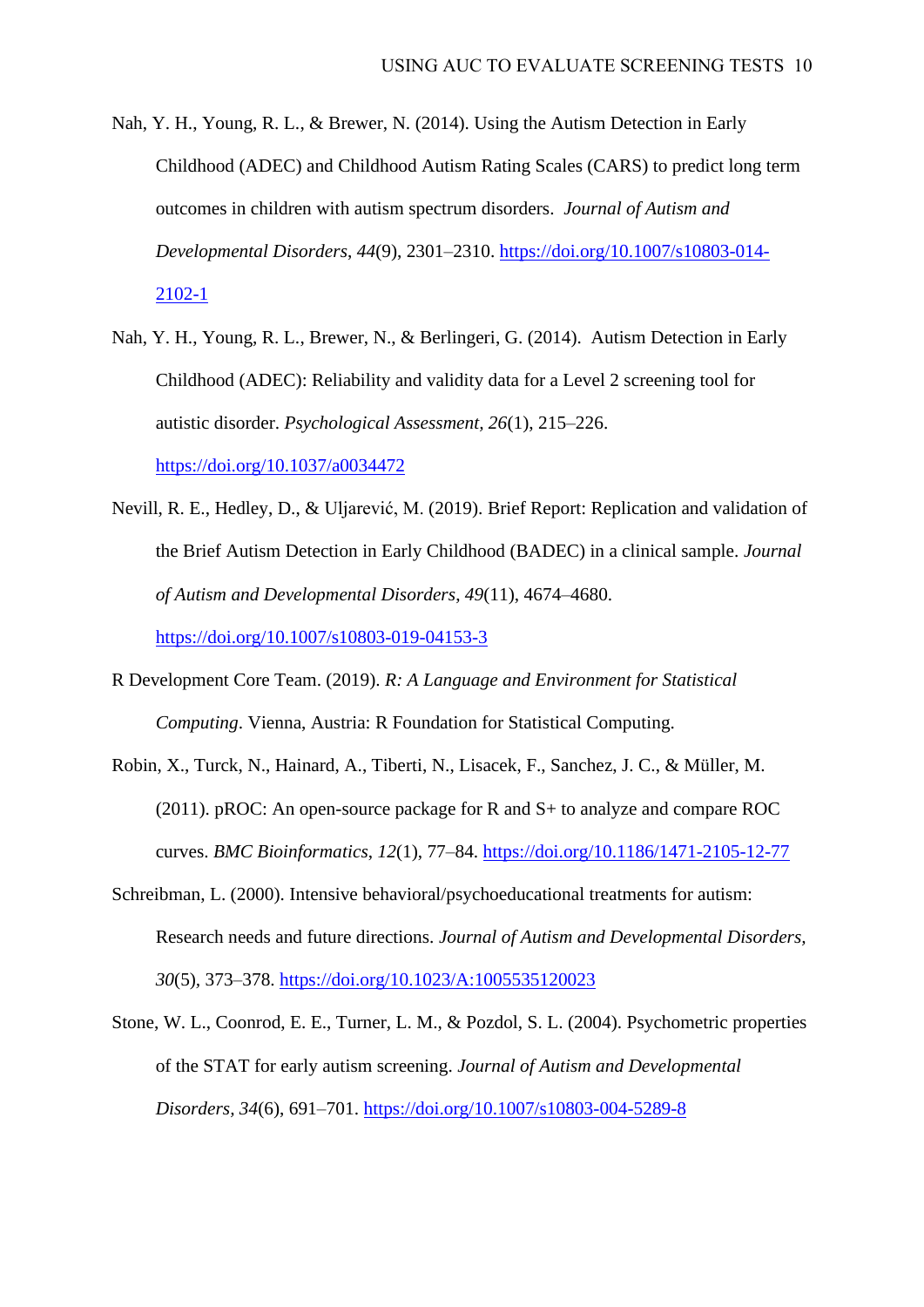Young, R. L. (2007). *Autism Detection in Early Childhood: ADEC*. Australian Council of Educational Research, Camberwell, VIC, Australia.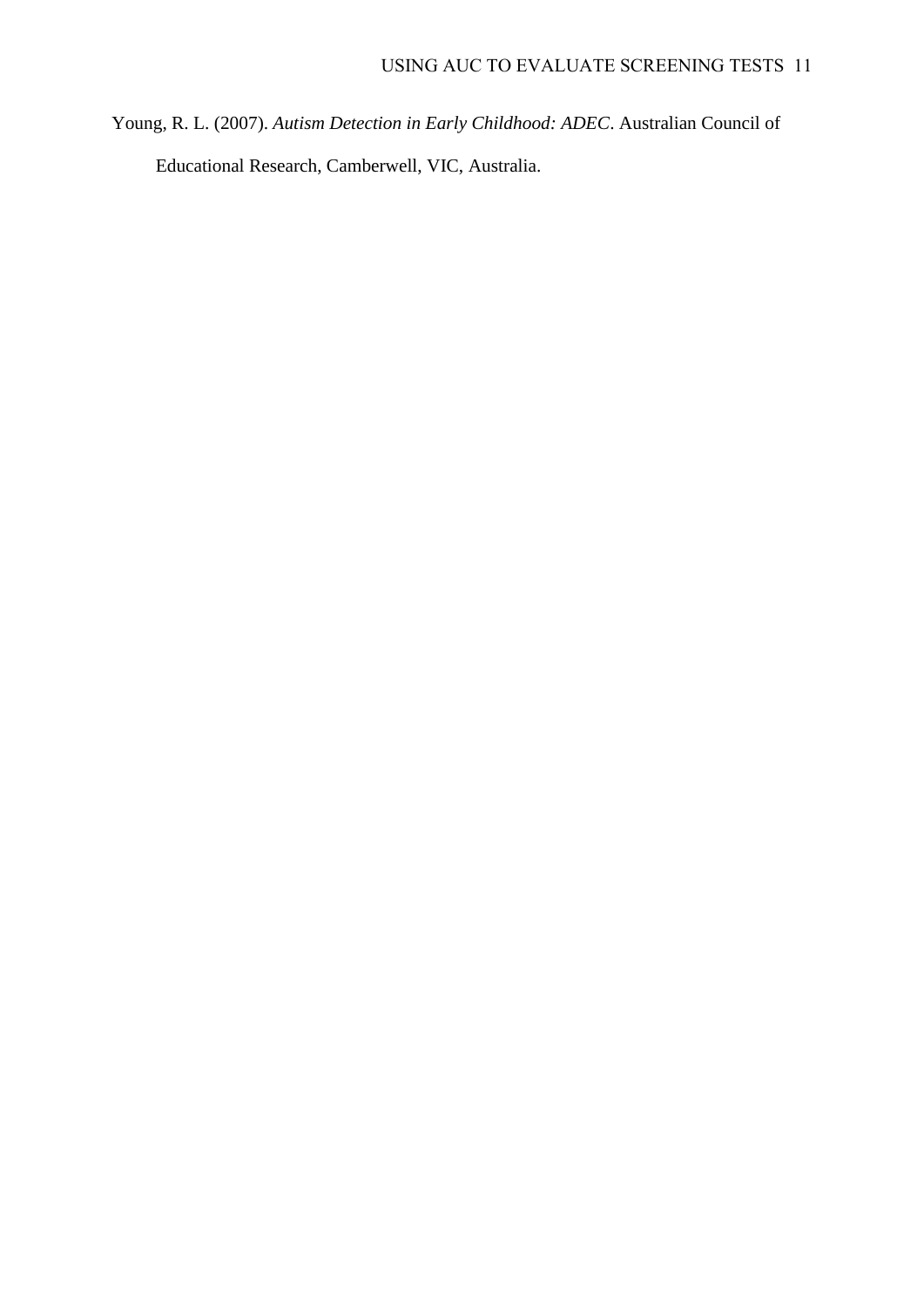# Table 1

# *Area Under the Curve (AUC) and 95% Confidence Intervals (CIs) for Individual Autism*

|                                          | Nah et al. (2018)   | Nevill et al. (2019) |
|------------------------------------------|---------------------|----------------------|
| ADEC Item                                | <b>AUC [95% CI]</b> | <b>AUC [95% CI]</b>  |
| 1. Response to name                      | .811 [.752, .864]   | .743 [.653, .826]    |
| Imitation<br>2.                          | .698 [.627, .765]   | .637 [.541, .732]    |
| Ritualistic play<br>3.                   | $.626$ [.562, .690] | $.609$ [.532, .687]  |
| Joint attention/social referencing<br>4. | .787 [.728, .842]   | .683 [.588, .774]    |
| Eye contact<br>5.                        | .721 [.655, .785]   | $.645$ [.544, .741]  |
| Functional play<br>6.                    | .753 [.687, .813]   | .677 [.583, .768]    |
| Pretend play<br>7.                       | .717 [.649, .783]   | .682 [.587, .772]    |
| Reciprocity of smile<br>8.               | .783 [.718, .843]   | .742 [.647, .830]    |
| Reaction to common sounds<br>9.          | .700 [.641, .758]   | .665 [.583, .746]    |
| 10. Gaze monitoring                      | .763 [.699, .823]   | $.825$ [.751, .895]  |
| 11. Following verbal commands            | .763 [.700, .822]   | .738 [.645, .827]    |
| 12. Delayed language                     | .686 [.616, .757]   | $.687$ [.600, .772]  |
| 13. Anticipation of social advances      | .594 [.525, .659]   | .640 [.547, .730]    |
| 14. Nestling                             | $.641$ [.580, .701] | .568 [.479, .657]    |
| 15. Use of gestures                      | $.757$ [.693, .818] | $.629$ [.531, .726]  |
| 16. Task switching                       | $.722$ [.655, .785] | $.753$ [.664, .836]  |

*Detection in Early Childhood (ADEC) Items* 

Note: Values in bold indicate the item's inclusion in the BADEC.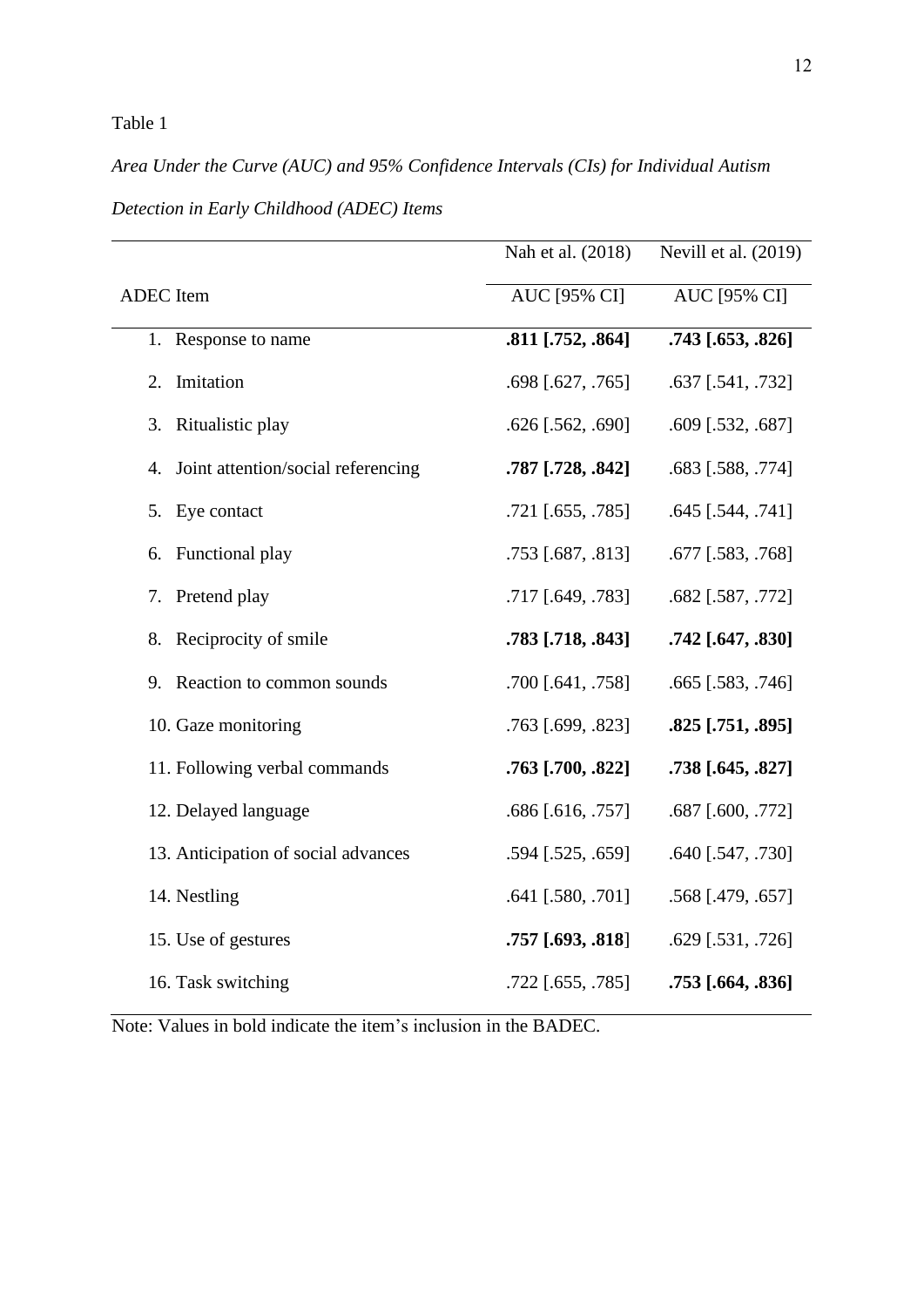# Table 2

# *ADEC Items Ranked from Strongest to Weakest BADEC Contenders on the Basis of AUC*

|                                       | Study                                                                                         |                                                                                                            |  |  |  |  |  |  |  |  |
|---------------------------------------|-----------------------------------------------------------------------------------------------|------------------------------------------------------------------------------------------------------------|--|--|--|--|--|--|--|--|
| <b>ADEC</b> Item                      | Nah et al. (2018)                                                                             | Nevill et al. (2019)                                                                                       |  |  |  |  |  |  |  |  |
| <b>Strongest BADEC Contenders</b>     |                                                                                               |                                                                                                            |  |  |  |  |  |  |  |  |
| Response to name                      | <b>Highest AUC</b>                                                                            | No difference from highest<br>AUC ( $p = 136$ )                                                            |  |  |  |  |  |  |  |  |
| Gaze monitoring                       | No difference from highest<br>AUC $(p = 120)$                                                 | <b>Highest AUC</b>                                                                                         |  |  |  |  |  |  |  |  |
| Reciprocity of smile                  | No difference from highest<br>AUC ( $p = .449$ )                                              | No difference from highest<br>AUC $(p=.129)$                                                               |  |  |  |  |  |  |  |  |
| Following verbal<br>commands          | No difference from highest<br>AUC ( $p = 194$ )                                               | No difference from highest<br>AUC $(p = 129)$                                                              |  |  |  |  |  |  |  |  |
| <b>Next Strongest Contenders</b>      |                                                                                               |                                                                                                            |  |  |  |  |  |  |  |  |
| Joint attention/social<br>referencing | No difference from highest<br>AUC ( $p = .461$ )                                              | Lower than highest AUC $(p)$<br>$= .014$ ; No difference from<br>other BADEC items ( $ps$ )<br>.220)       |  |  |  |  |  |  |  |  |
| Task switching                        | Lower than highest AUC<br>$(p=.033)$ ; No difference<br>from other BADEC items<br>(ps > .106) | No difference from highest<br>AUC $(p = 147)$                                                              |  |  |  |  |  |  |  |  |
| Functional play                       | No difference from highest<br>AUC $(p=.152)$                                                  | Lower than highest AUC $(p)$<br>$= .008$ ; No difference from<br>other BADEC items ( $ps$ )<br>.209)       |  |  |  |  |  |  |  |  |
| Use of gestures                       | No difference from highest<br>AUC $(p=.135)$                                                  | Lower than two highest<br>AUCs ( $ps < .036$ ); No<br>difference from other<br>BADEC items ( $ps > .105$ ) |  |  |  |  |  |  |  |  |
| <b>Cannot be Ruled Out</b>            |                                                                                               |                                                                                                            |  |  |  |  |  |  |  |  |
| Eye contact                           | Lower than highest AUC<br>$(p=.021)$ ; No difference<br>from other BADEC items<br>(ps > .086) | Lower than highest AUC $(p)$<br>$= .002$ ); No difference from<br>other BADEC items ( $ps$ )<br>.086)      |  |  |  |  |  |  |  |  |

*Comparisons in Nah et al. (2018) and Nevill et al. (2019)*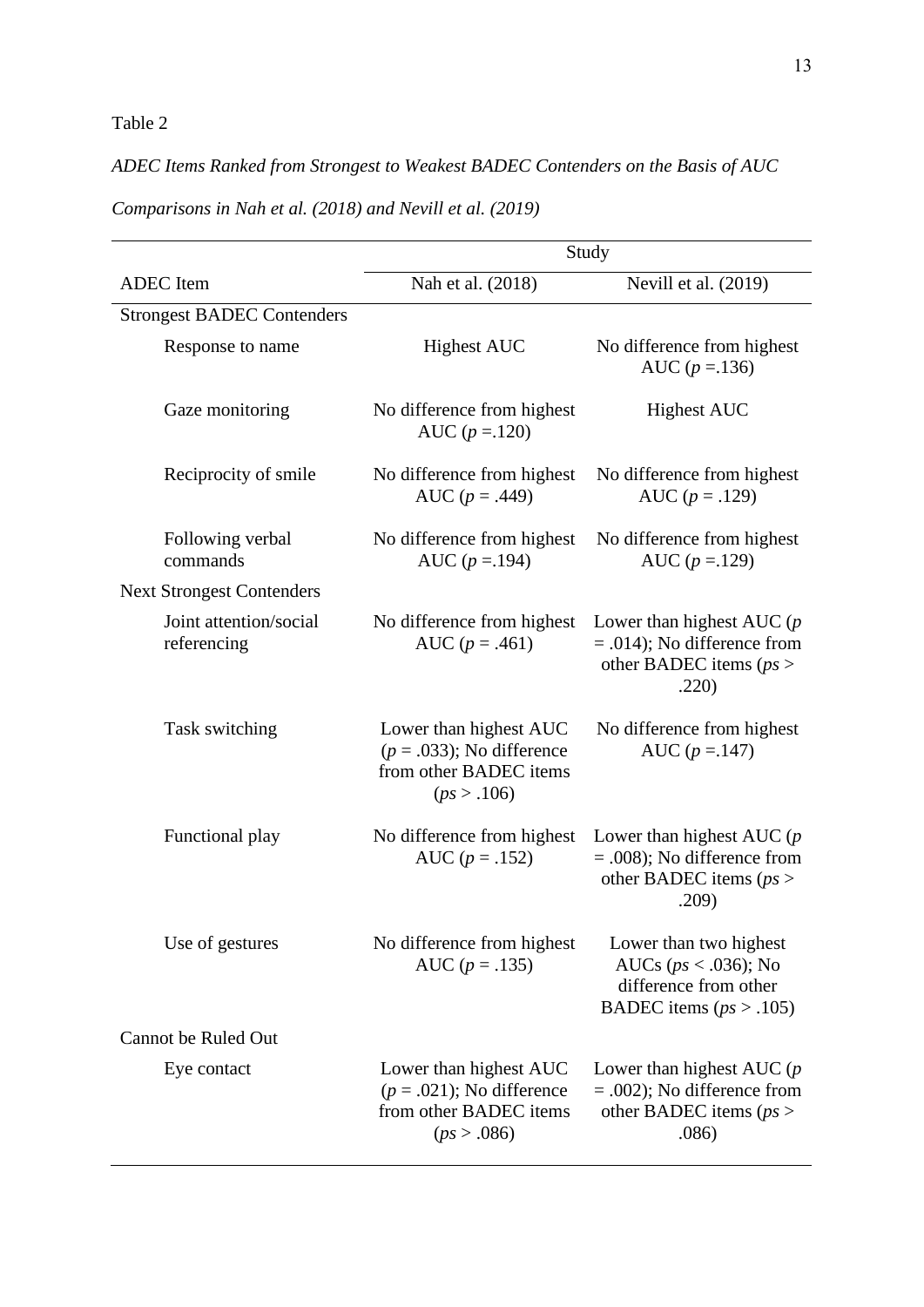| Pretend play                       | Lower than highest AUC<br>$(p=.022)$ ; No difference<br>from other BADEC items<br>(ps > .097)               | Lower than highest AUC $(p)$<br>$= .005$ ; No difference from<br>other BADEC items ( $ps$ )<br>.210)     |
|------------------------------------|-------------------------------------------------------------------------------------------------------------|----------------------------------------------------------------------------------------------------------|
| Reaction to common<br>sounds       | Lower than two highest<br>AUCs ( $ps < .050$ ); No<br>difference from other<br>BADEC items ( $ps > .060$ )  | Lower than highest AUC $(p)$<br>$= .004$ ; No difference from<br>other BADEC items ( $ps$ )<br>.147)     |
| Imitation                          | Lower than two highest<br>AUCs ( $ps < .039$ ); No<br>difference from other<br>BADEC items ( $ps > .062$ )  | Lower than two highest<br>AUCs ( $ps < .041$ ); No<br>difference from other<br>BADEC items $(ps > .091)$ |
| Delayed language                   | Lower than five highest<br>AUCs ( $ps < .049$ ); No<br>difference from other<br>BADEC items ( $ps > .076$ ) | Lower than highest AUC $(p)$<br>$= .008$ ; No difference from<br>other BADEC items ( $ps$ )<br>.225)     |
| Anticipation of social<br>advances | AUC lower than all<br>BADEC items ( $ps < .008$ )                                                           | Lower than highest AUC $(p)$<br>$= .003$ ; No difference from<br>other BADEC items ( $ps$ )<br>.068)     |
| <b>Ruled Out</b>                   |                                                                                                             |                                                                                                          |
| Ritualistic play                   | AUC lower than all<br>BADEC items ( $ps < .005$ )                                                           | AUC lower than all<br>BADEC items ( $ps < .038$ )                                                        |
| Nestling                           | AUC lower than all<br>BADEC items ( $ps < .016$ )                                                           | AUC lower than all<br>BADEC items ( $ps < .009$ )                                                        |

Note: For the Nah et al. (2018) dataset we have included in the "BADEC items" the two additional items (i.e., gaze monitoring and functional play) that were not part of Nah et al.'s BADEC but, on the basis of our significance testing, could have been used interchangeably with their BADEC items.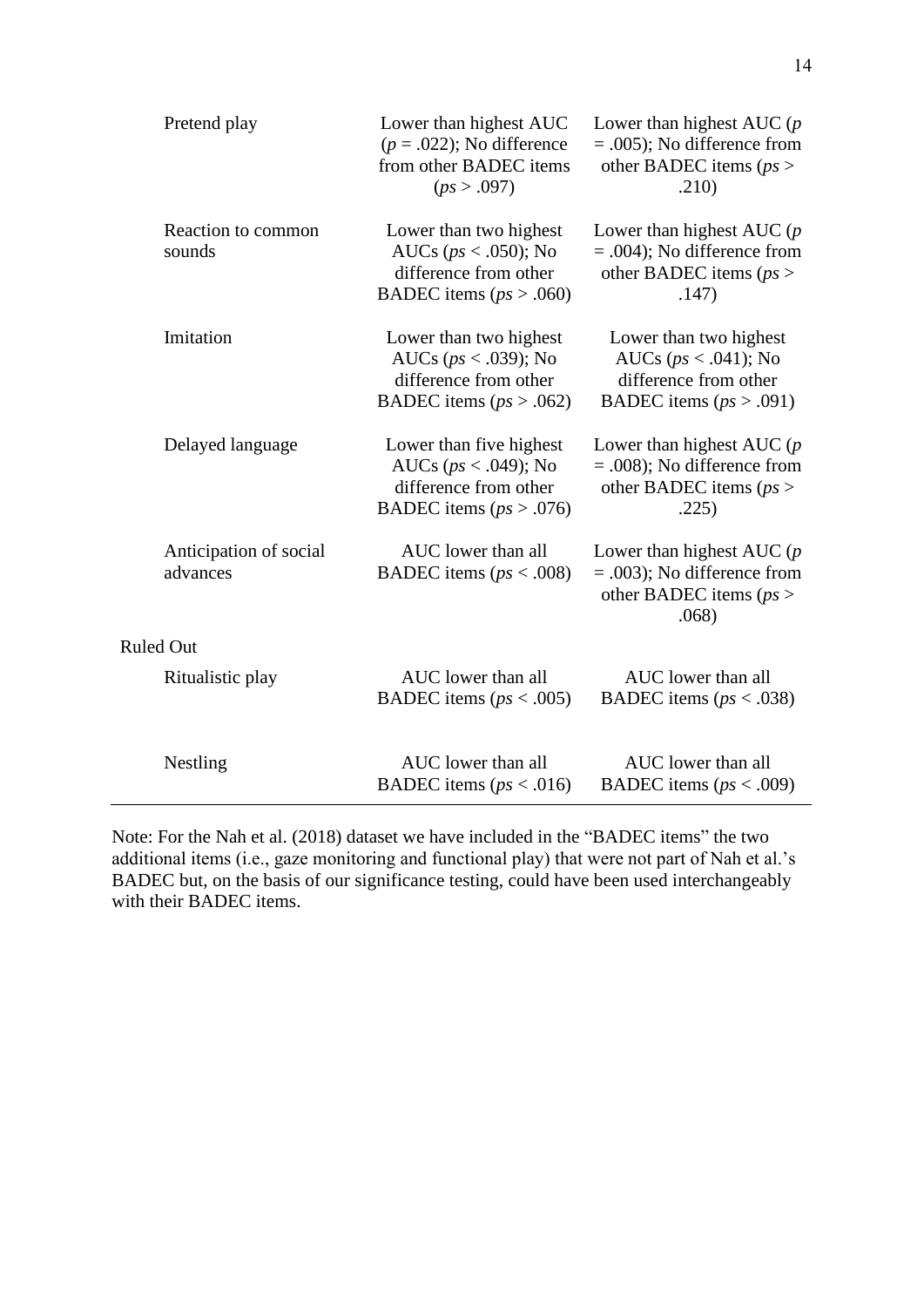# **Supplemental Material**

### Table S1

*R Code Showing the Calculation of AUC and 95% CIs, and the Comparison of AUC Between Two Items;* 

*Calculated from Items 1 and 2 (i.e., I01 and I02) of the ADEC from the Nah et al. (2018) Dataset.*

| ## Load example dataset                                                                               |
|-------------------------------------------------------------------------------------------------------|
| ASDvsNTD <-read.csv("ExampleData.csv", header = TRUE)                                                 |
| ## Calculate AUC and 95% CI for ADEC items 1 and 2                                                    |
| roc1 <- roc(ASDvsNTD\$Diagnosis, ASDvsNTD\$101)                                                       |
| print(roc1)                                                                                           |
| ci.auc (roc1, method="bootstrap", boot.n=10000)                                                       |
| roc2 <- roc(ASDvsNTD\$Diagnosis, ASDvsNTD\$102)                                                       |
| print(roc2)                                                                                           |
| ci.auc (roc2, method="bootstrap", boot.n=10000)                                                       |
| ## compare AUC for ADEC items 1 and 2                                                                 |
| roc.test(roc1, roc2, reuse.auc=FALSE, paired=TRUE, method="bootstrap", boot.n=10000)                  |
| Notes. The example dataset is available at https://osf.io/utxrc/; for the diagnosis variable 1 = Non- |

TD,  $2 = ASD$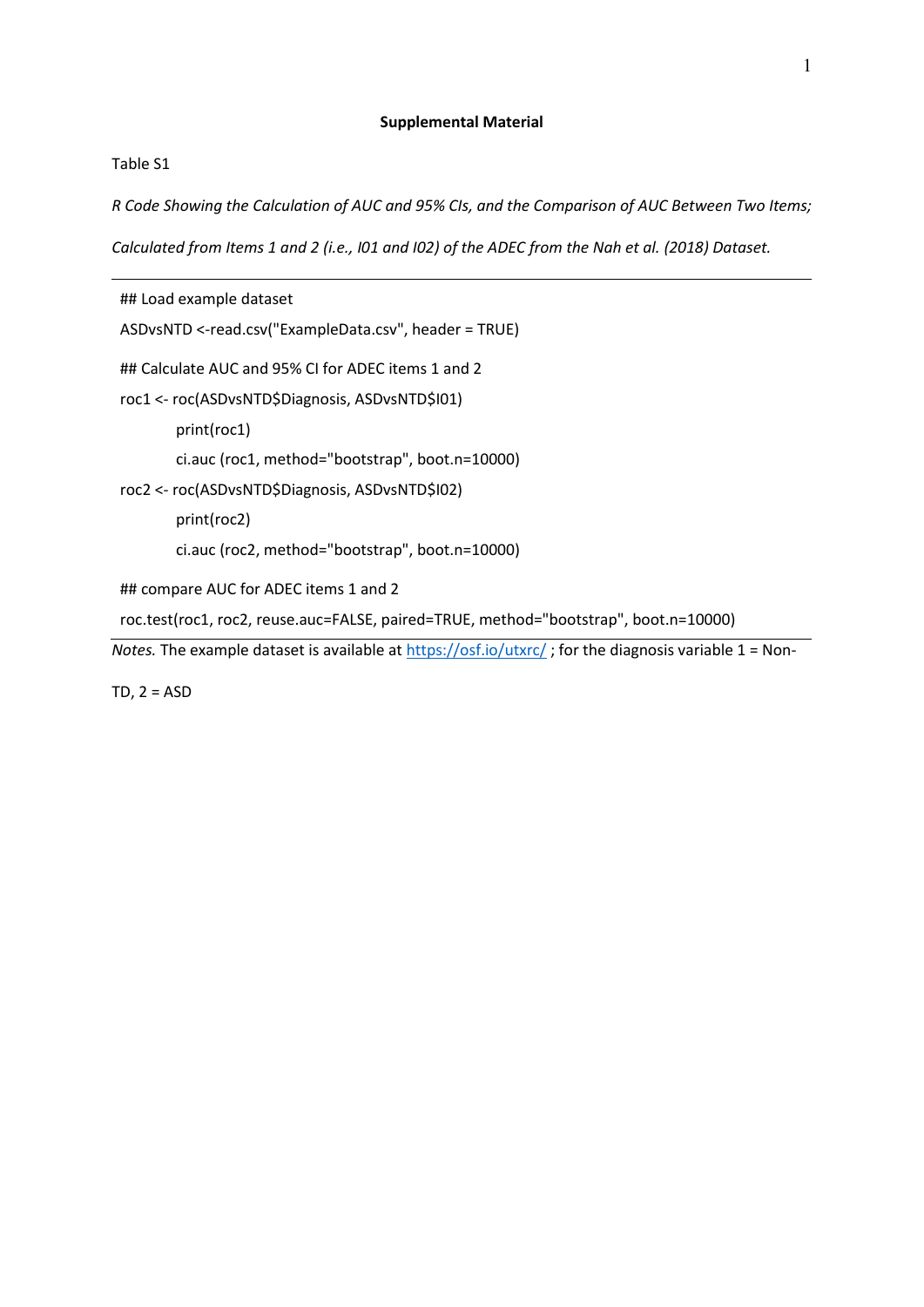*Nah et al (2018). Significance Values for Comparisons of Area Under the Curve (AUC) for the Individual Autism Detection in Early Childhood (ADEC) Items* 

|                  | Autism Detection in Childhood (ADEC) Item |         |         |         |         |         |         |         |         |         |         |         |         |         |         |         |
|------------------|-------------------------------------------|---------|---------|---------|---------|---------|---------|---------|---------|---------|---------|---------|---------|---------|---------|---------|
|                  | 1:                                        | 2:      | 3:      |         | 5:      | 6:      | 7:      | 8:      | 9:      | 10:     |         |         | 13:     | 14:     |         | 16:     |
|                  |                                           |         |         | 4:      |         |         |         |         |         |         | 11:     | 12:     |         |         | 15:     |         |
| <b>ADEC</b> Item | $AUC =$                                   | $AUC =$ | $AUC =$ | $AUC =$ | $AUC =$ | $AUC =$ | $AUC =$ | $AUC =$ | $AUC =$ | $AUC =$ | $AUC =$ | $AUC =$ | $AUC =$ | $AUC =$ | $AUC =$ | $AUC =$ |
|                  | .811                                      | .698    | .626    | .787    | .721    | .753    | .717    | .783    | .700    | .763    | .763    | .686    | .594    | .641    | .757    | .722    |
| $1: AUC = .811$  | $\overline{\phantom{0}}$                  | .007    | < .001  | .461    | .021    | .152    | .022    | .449    | .004    | .120    | .194    | .004    | < .001  | < .001  | .135    | .033    |
| $2: AUC = .698$  |                                           |         | .126    | .038    | .562    | .154    | .650    | .063    | .901    | .143    | .089    | .778    | .036    | .264    | .174    | .571    |
| $3: AUC = .626$  |                                           |         |         | < .001  | .030    | .004    | .079    | .001    | .089    | .003    | .004    | .226    | .623    | .852    | .006    | .020    |
| $4: AUC = .787$  |                                           |         |         |         | .087    | .393    | .098    | .918    | .049    | .460    | .620    | .018    | < .001  | .001    | .438    | .107    |
| $5: AUC = .721$  |                                           |         |         |         |         | .454    | .943    | .087    | .661    | .320    | .196    | .374    | .008    | .116    | .460    | .987    |
| $6: AUC = .753$  |                                           |         |         |         |         |         | .334    | .488    | .239    | .817    | .727    | .077    | .001    | .016    | .985    | .438    |
| $7: AUC = .717$  |                                           |         |         |         |         |         |         | .139    | .767    | .260    | .208    | .432    | .015    | .142    | .274    | .870    |
| $8: AUC = .783$  |                                           |         |         |         |         |         |         |         | .061    | .607    | .642    | .033    | < .001  | .003    | .488    | .209    |
| $9: AUC = .700$  |                                           |         |         |         |         |         |         |         |         | .144    | .198    | .659    | .015    | .188    | .185    | .686    |
| $10: AUC = .763$ |                                           |         |         |         |         |         |         |         |         |         | .869    | .048    | < .001  | .004    | .919    | .375    |
| $11: AUC = .763$ |                                           |         |         |         |         |         |         |         |         |         |         | .045    | < .001  | .005    | .828    | .340    |
| $12: AUC = .686$ |                                           |         |         |         |         |         |         |         |         |         |         |         | .090    | .482    | .099    | .452    |
| $13: AUC = .594$ |                                           |         |         |         |         |         |         |         |         |         |         |         |         | .229    | < .001  | .010    |
| $14: AUC = .641$ |                                           |         |         |         |         |         |         |         |         |         |         |         |         |         | .007    | .079    |
| $15: AUC = .757$ |                                           |         |         |         |         |         |         |         |         |         |         |         |         |         |         | .424    |
| 16: AUC = $.722$ |                                           |         |         |         |         |         |         |         |         |         |         |         |         |         |         |         |

Notes: Items highlighted in bold indicate they were included in the Brief Autism Detection in Early Childhood (BADEC). *N* = 106 in the ASD group; *N* = 86 in the non-ASD (i.e., non-typically developing) group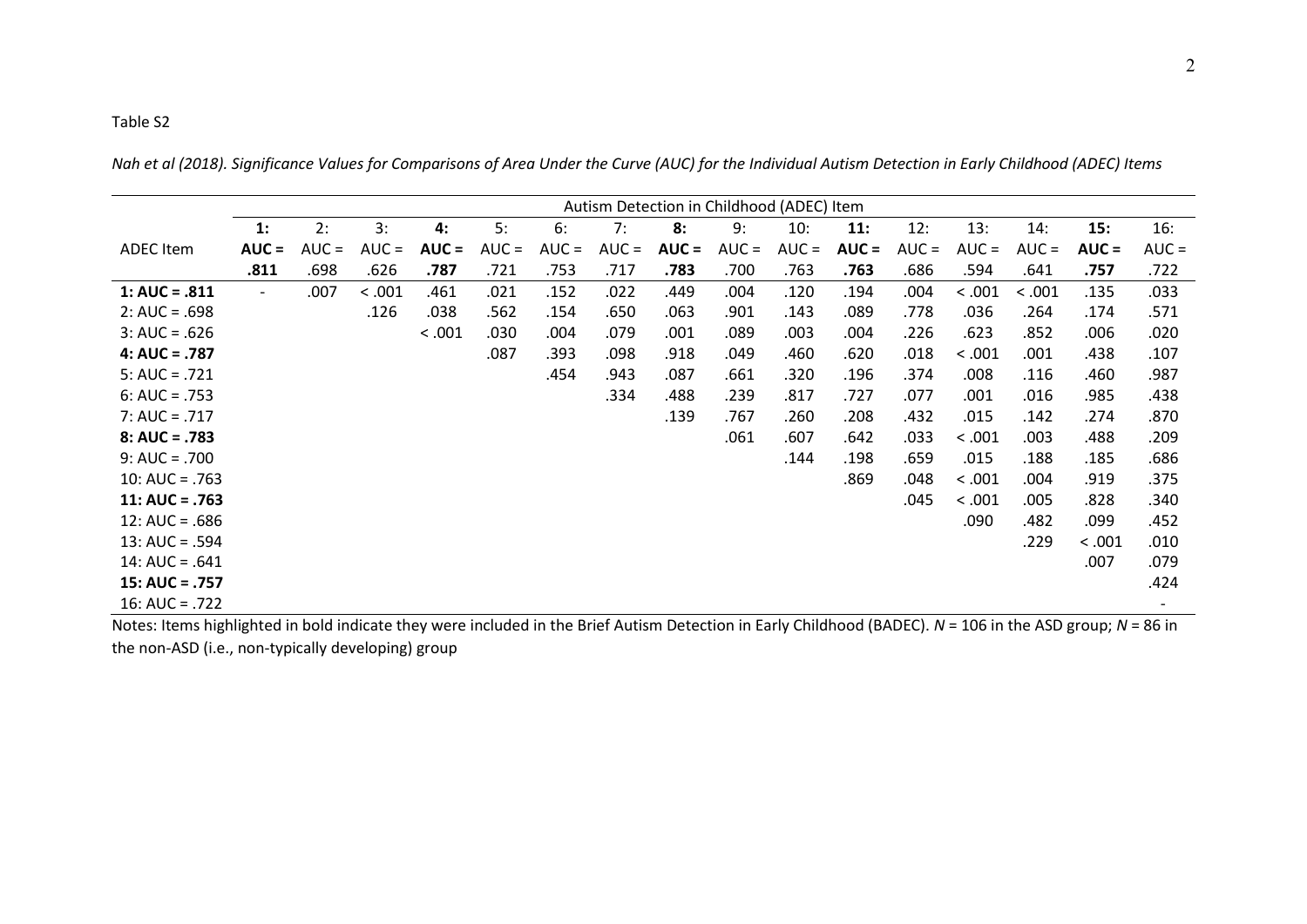*Nevill et al (2019). Significance Values for Comparisons of Area Under the Curve (AUC) for the Individual Autism Detection in Early Childhood (ADEC) Items* 

|                  |         |         |         |         |         |         |         | Autism Detection in Childhood (ADEC) Item |         |         |         |         |         |         |         |         |
|------------------|---------|---------|---------|---------|---------|---------|---------|-------------------------------------------|---------|---------|---------|---------|---------|---------|---------|---------|
|                  | 1:      | 2:      | 3:      | 4:      | 5:      | 6:      | 7:      | 8:                                        | 9:      | 10:     | 11:     | 12:     | 13:     | 14:     | 15:     | 16:     |
| <b>ADEC</b> Item | $AUC =$ | $AUC =$ | $AUC =$ | $AUC =$ | $AUC =$ | $AUC =$ | $AUC =$ | $AUC =$                                   | $AUC =$ | $AUC =$ | $AUC =$ | $AUC =$ | $AUC =$ | $AUC =$ | $AUC =$ | $AUC =$ |
|                  | .743    | .637    | .609    | .683    | .645    | .677    | .682    | .742                                      | .665    | .825    | .738    | .687    | .640    | .568    | .629    | .753    |
| $1: AUC = .743$  | $\sim$  | .125    | .015    | .272    | .094    | .313    | .301    | .993                                      | .257    | .136    | .943    | .339    | .127    | .010    | .106    | .852    |
| $2: AUC = .637$  |         |         | .643    | .463    | .905    | .541    | .501    | .092                                      | .630    | .001    | .099    | .375    | .960    | .264    | .942    | .040    |
| $3: AUC = .609$  |         |         |         | .173    | .532    | .286    | .174    | .011                                      | .276    | < .001  | .037    | .150    | .641    | .489    | .784    | .011    |
| $4: AUC = .683$  |         |         |         |         | .513    | .940    | .993    | .294                                      | .796    | .014    | .376    | .947    | .503    | .081    | .452    | .221    |
| $5: AUC = .645$  |         |         |         |         |         | .660    | .552    | .092                                      | .743    | .002    | .160    | .493    | .948    | .285    | .717    | .068    |
| $6: AUC = .677$  |         |         |         |         |         |         | .933    | .330                                      | .858    | .008    | .335    | .865    | .590    | .096    | .506    | .210    |
| $7: AUC = .682$  |         |         |         |         |         |         |         | .317                                      | .795    | .005    | .375    | .933    | .500    | .055    | .418    | .211    |
| $8: AUC = .742$  |         |         |         |         |         |         |         |                                           | .227    | .129    | .948    | .289    | .119    | .005    | .072    | .846    |
| $9: AUC = .665$  |         |         |         |         |         |         |         |                                           |         | .004    | .250    | .702    | .681    | .086    | .522    | .148    |
| $10: AUC = .825$ |         |         |         |         |         |         |         |                                           |         |         | .129    | .008    | .003    | < 0.001 | .001    | .147    |
| $11: AUC = .738$ |         |         |         |         |         |         |         |                                           |         |         |         | .404    | .073    | .006    | .108    | .781    |
| $12: AUC = .687$ |         |         |         |         |         |         |         |                                           |         |         |         |         | .462    | .062    | .328    | .226    |
| $13: AUC = .640$ |         |         |         |         |         |         |         |                                           |         |         |         |         |         | .120    | .931    | .069    |
| $14: AUC = .568$ |         |         |         |         |         |         |         |                                           |         |         |         |         |         |         | .339    | .002    |
| $15: AUC = .629$ |         |         |         |         |         |         |         |                                           |         |         |         |         |         |         |         | .035    |
| $16: AUC = .753$ |         |         |         |         |         |         |         |                                           |         |         |         |         |         |         |         |         |

Notes: Items highlighted in bold were included in the Brief Autism Detection in Early Childhood (BADEC). *N* = 48 in the ASD group; *N* = 59 in the non-ASD (i.e., ASD ruled out) group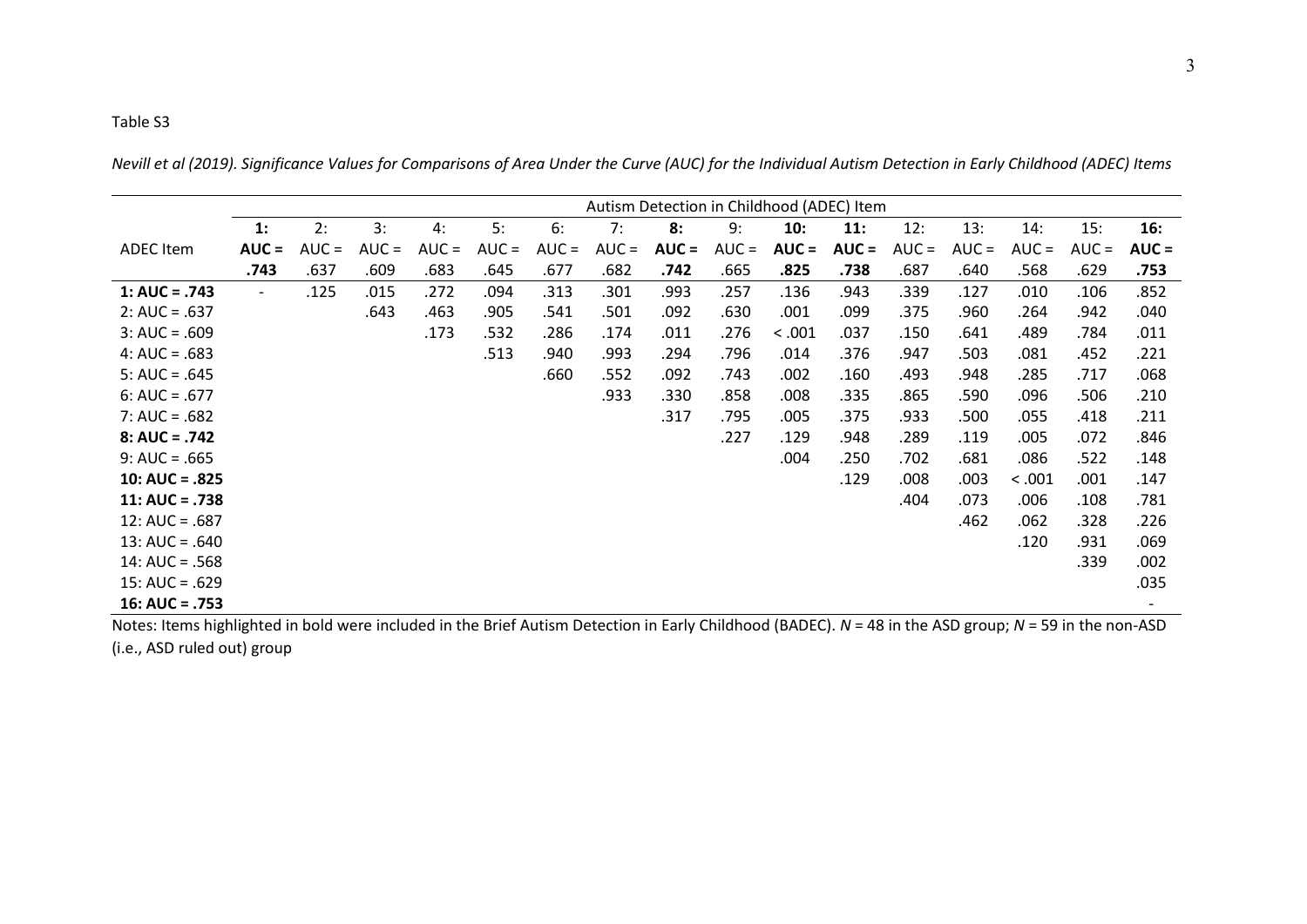*Nah et al (2018) Doubled. Significance Values for Comparisons of Area Under the Curve (AUC) for the Individual Autism Detection in Early Childhood (ADEC) Items* 

|                  |                          |         |         |         |         |         | Autism Detection in Childhood (ADEC) Item |         |         |         |         |         |         |         |         |                          |
|------------------|--------------------------|---------|---------|---------|---------|---------|-------------------------------------------|---------|---------|---------|---------|---------|---------|---------|---------|--------------------------|
|                  | 1:                       | 2:      | 3:      | 4:      | 5:      | 6:      | 7:                                        | 8:      | 9:      | 10:     | 11:     | 12:     | 13:     | 14:     | 15:     | 16:                      |
| <b>ADEC</b> Item | $AUC =$                  | $AUC =$ | $AUC =$ | $AUC =$ | $AUC =$ | $AUC =$ | $AUC =$                                   | $AUC =$ | $AUC =$ | $AUC =$ | $AUC =$ | $AUC =$ | $AUC =$ | $AUC =$ | $AUC =$ | $AUC =$                  |
|                  | .811                     | .698    | .626    | .787    | .721    | .753    | .717                                      | .783    | .700    | .763    | .763    | .686    | .594    | .641    | .757    | .722                     |
| $1: AUC = .811$  | $\overline{\phantom{0}}$ | < .001  | < .001  | .300    | .001    | .042    | .001                                      | .286    | < .001  | .028    | .068    | < .001  | < .001  | < .001  | .037    | .003                     |
| $2: AUC = .698$  |                          |         | .030    | .003    | .404    | .044    | .516                                      | .010    | .857    | .039    | .015    | .689    | .003    | .119    | .058    | .426                     |
| $3: AUC = .626$  |                          |         |         | < .001  | .002    | < .001  | .013                                      | < 0.001 | .017    | < .001  | < .001  | .087    | .483    | .789    | < 0.001 | .001                     |
| $4: AUC = .787$  |                          |         |         |         | .016    | .226    | .020                                      | .885    | .005    | .287    | .480    | .001    | < .001  | < 0.001 | .269    | .022                     |
| $5: AUC = .721$  |                          |         |         |         |         | .294    | .922                                      | .015    | .534    | .162    | .070    | .208    | < .001  | .024    | .296    | .981                     |
| $6: AUC = .753$  |                          |         |         |         |         |         | .174                                      | .326    | .099    | .743    | .627    | .011    | < .001  | .001    | .979    | .269                     |
| $7: AUC = .717$  |                          |         |         |         |         |         |                                           | .038    | .677    | .113    | .078    | .269    | < .001  | .036    | .118    | .816                     |
| $8: AUC = .783$  |                          |         |         |         |         |         |                                           |         | .006    | .472    | .506    | .003    | < .001  | < 0.001 | .323    | .076                     |
| $9: AUC = .700$  |                          |         |         |         |         |         |                                           |         |         | .040    | .071    | .530    | .001    | .062    | .062    | .575                     |
| $10: AUC = .763$ |                          |         |         |         |         |         |                                           |         |         |         | .186    | .006    | < .001  | < .001  | .889    | .204                     |
| $11: AUC = .763$ |                          |         |         |         |         |         |                                           |         |         |         |         | .005    | < .001  | < .001  | .764    | .175                     |
| $12: AUC = .686$ |                          |         |         |         |         |         |                                           |         |         |         |         |         | .015    | .319    | .019    | .295                     |
| $13: AUC = .594$ |                          |         |         |         |         |         |                                           |         |         |         |         |         |         | .096    | < .001  | < .001                   |
| $14: AUC = .641$ |                          |         |         |         |         |         |                                           |         |         |         |         |         |         |         | < .001  | .012                     |
| $15: AUC = .757$ |                          |         |         |         |         |         |                                           |         |         |         |         |         |         |         |         | .259                     |
| $16: AUC = .722$ |                          |         |         |         |         |         |                                           |         |         |         |         |         |         |         |         | $\overline{\phantom{a}}$ |

Notes: Items highlighted in bold indicate they were included in the Brief Autism Detection in Early Childhood (BADEC). *N* = 212 in the ASD group; *N* = 172 in the non-ASD (i.e., non-typically developing) group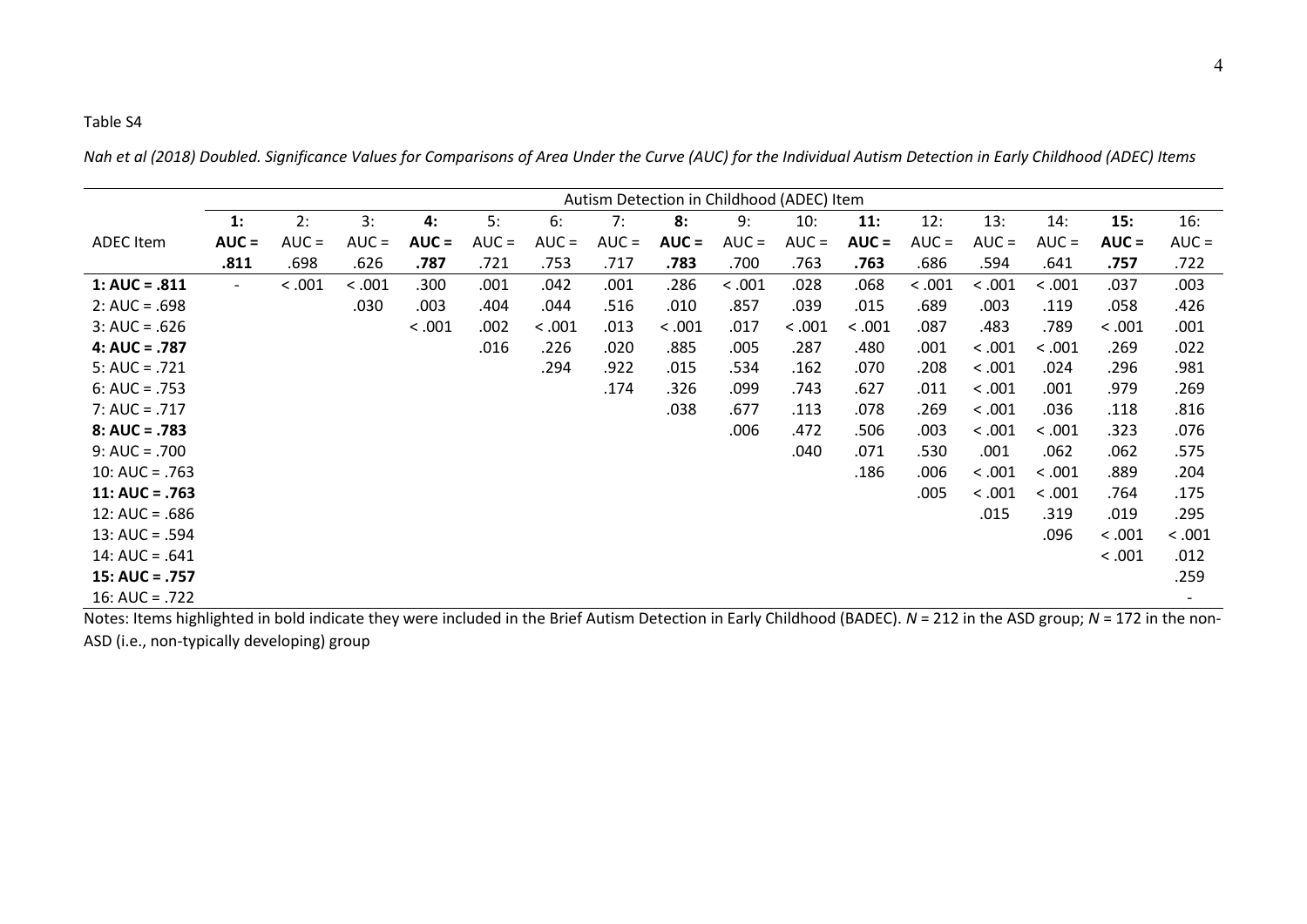*Nevill et al (2019) Quadrupled. Significance Values for Comparisons of Area Under the Curve (AUC) for the Individual Autism Detection in Early Childhood (ADEC)* 

#### *Items*

|                  |                          |         |         |         |         |         |         |         |         | Autism Detection in Childhood (ADEC) Item |         |         |         |         |         |                          |
|------------------|--------------------------|---------|---------|---------|---------|---------|---------|---------|---------|-------------------------------------------|---------|---------|---------|---------|---------|--------------------------|
|                  | 1:                       | 2:      | 3:      | 4:      | 5:      | 6:      | 7:      | 8:      | 9:      | 10:                                       | 11:     | 12:     | 13:     | 14:     | 15:     | 16:                      |
| <b>ADEC</b> Item | $AUC =$                  | $AUC =$ | $AUC =$ | $AUC =$ | $AUC =$ | $AUC =$ | $AUC =$ | $AUC =$ | $AUC =$ | $AUC =$                                   | $AUC =$ | $AUC =$ | $AUC =$ | $AUC =$ | $AUC =$ | $AUC =$                  |
|                  | .743                     | .637    | .609    | .683    | .645    | .677    | .682    | .742    | .665    | .825                                      | .738    | .687    | .640    | .568    | .629    | .753                     |
| 1: $AUC = .743$  | $\overline{\phantom{a}}$ | .002    | < .001  | .026    | .001    | .044    | .041    | .985    | .025    | .003                                      | .886    | .052    | .002    | < .001  | .001    | .714                     |
| $2: AUC = .637$  |                          |         | .360    | .146    | .810    | .209    | .180    | .001    | .331    | < 0.001                                   | .001    | .075    | .919    | .025    | .885    | < .001                   |
| $3: AUC = .609$  |                          |         |         | .006    | .210    | .032    | .007    | < .001  | .030    | < .001                                    | < .001  | .004    | .354    | .165    | .586    | < .001                   |
| $4: AUC = .683$  |                          |         |         |         | .197    | .879    | .987    | .038    | .597    | < .001                                    | .074    | .893    | .180    | .001    | .128    | .013                     |
| $5: AUC = .645$  |                          |         |         |         |         | .374    | .236    | .001    | .514    | < .001                                    | .006    | .170    | .897    | .034    | .463    | < .001                   |
| $6: AUC = .677$  |                          |         |         |         |         |         | .866    | .052    | .716    | < 0.001                                   | .052    | .738    | .284    | .001    | .180    | .011                     |
| $7: AUC = .682$  |                          |         |         |         |         |         |         | .044    | .602    | < .001                                    | .078    | .865    | .184    | < 0.001 | .104    | .012                     |
| $8: AUC = .742$  |                          |         |         |         |         |         |         |         | .017    | .003                                      | .895    | .036    | .002    | < .001  | < 0.001 | .699                     |
| $9: AUC = .665$  |                          |         |         |         |         |         |         |         |         | < .001                                    | .019    | .445    | .426    | .001    | .201    | .004                     |
| $10: AUC = .825$ |                          |         |         |         |         |         |         |         |         |                                           | .003    | < .001  | < .001  | < .001  | < .001  | .004                     |
| $11: AUC = .738$ |                          |         |         |         |         |         |         |         |         |                                           |         | .094    | < .001  | < .001  | .001    | .576                     |
| $12: AUC = .687$ |                          |         |         |         |         |         |         |         |         |                                           |         |         | .138    | < .001  | .051    | .017                     |
| $13: AUC = .640$ |                          |         |         |         |         |         |         |         |         |                                           |         |         |         | .002    | .863    | < .001                   |
| $14: AUC = .568$ |                          |         |         |         |         |         |         |         |         |                                           |         |         |         |         | .057    | < .001                   |
| $15: AUC = .629$ |                          |         |         |         |         |         |         |         |         |                                           |         |         |         |         |         | < .001                   |
| $16: AUC = .753$ |                          |         |         |         |         |         |         |         |         |                                           |         |         |         |         |         | $\overline{\phantom{a}}$ |

Notes: Items highlighted in bold were included in the Brief Autism Detection in Early Childhood (BADEC). *N* = 192 in the ASD group; *N* = 236 in the non-ASD (i.e., ASD ruled out) group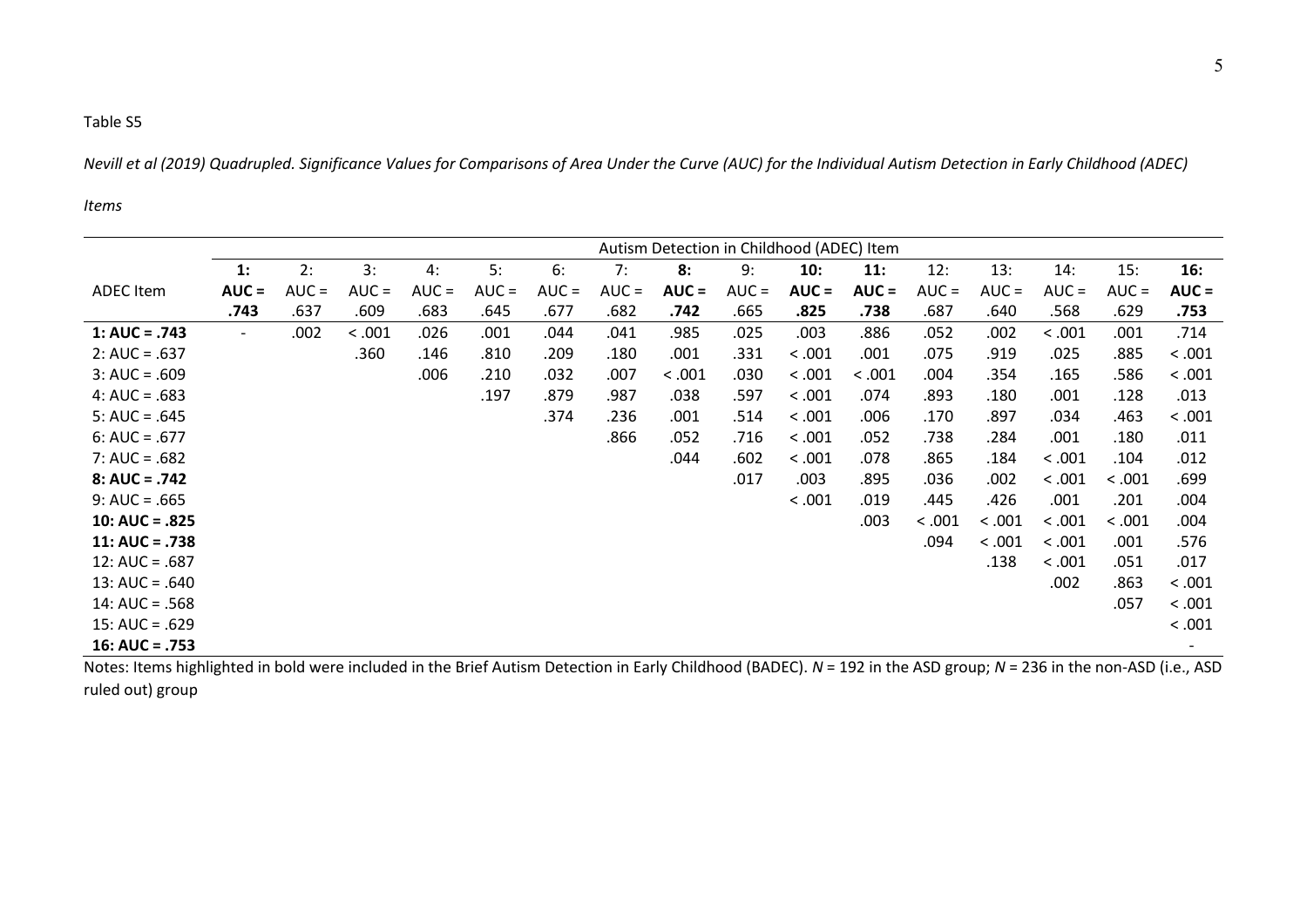|                   |                          |          |                     |           |           |           |           |           | Autism Detection in Childhood (ADEC) Item |                |           |           |             |                  |           |           |
|-------------------|--------------------------|----------|---------------------|-----------|-----------|-----------|-----------|-----------|-------------------------------------------|----------------|-----------|-----------|-------------|------------------|-----------|-----------|
|                   | 1:                       | 2:       | 3:                  | 4:        | 5:        | 6:        | 7:        | 8:        | 9:                                        | 10:            | 11:       | 12:       | 13:         | 14:              | 15:       | 16:       |
| <b>ADEC Item</b>  | $AUC =$                  | $AUC =$  | $AUC =$             | $AUC =$   | $AUC =$   | $AUC =$   | $AUC =$   | $AUC =$   | $AUC =$                                   | $AUC =$        | $AUC =$   | $AUC =$   | $AUC =$     | $AUC =$          | $AUC =$   | $AUC =$   |
|                   | .811                     | .698     | .626                | .787      | .721      | .753      | .717      | .783      | .700                                      | .763           | .763      | .686      | .594        | .641             | .757      | .722      |
| 1: AUC = $.811$   | $\overline{\phantom{a}}$ | $.332**$ | $.182$ <sup>*</sup> | $.602**$  | $.441***$ | $.385***$ | $.391***$ | $.503**$  | $.353***$                                 | $.625***$      | $.580**$  | $.308**$  | $.339**$    | $.218***$        | $.466$ ** | $.401**$  |
| $2: AUC = .698$   |                          |          | .119                | $.311***$ | $.260**$  | $.463**$  | $.394***$ | $.216***$ | $.248***$                                 | $.294***$      | $.412***$ | $.347**$  | $.151*$     | .073             | $.375***$ | $.455***$ |
| $3: AUC = .626$   |                          |          |                     | $.206$ ** | $.143*$   | $.182*$   | .003      | $.171*$   | $.196***$                                 | $.165*$        | $-.020$   | $-0.009$  | $-.037$     | $.188^{\degree}$ | .046      | $.327***$ |
| $4: AUC = .787$   |                          |          |                     |           | $.488**$  | $.447**$  | $.373**$  | $.487**$  | $.250**$                                  | $.626**$       | $.481**$  | $.322**$  | $.188***$   | $.198***$        | $.397**$  | $.442**$  |
| $5: AUC = .721$   |                          |          |                     |           |           | $.379***$ | $.281***$ | $.451***$ | $.163*$                                   | $.472**$       | $.436**$  | $.356**$  | $.175*$     | .117             | $.353***$ | $.265***$ |
| $6: AUC = .753$   |                          |          |                     |           |           |           | $.515***$ | $.376***$ | $.314***$                                 | $.446$ **      | $.430**$  | $.486**$  | .065        | $.168^{\ast}$    | $.522**$  | $.400**$  |
| $7: AUC = .717$   |                          |          |                     |           |           |           |           | $.328**$  | .068                                      | $.409**$       | $.453**$  | $.410**$  | .112        | .130             | $.511$ ** | $.274***$ |
| $8: AUC = .783$   |                          |          |                     |           |           |           |           |           | $.293***$                                 | $.489$ $^{**}$ | $.427**$  | $.231$ ** | $.225***$   | $.163*$          | $.391$ ** | $.241$ ** |
| $9: AUC = .700$   |                          |          |                     |           |           |           |           |           |                                           | $.308$ **      | $.220**$  | $.219***$ | .088        | .098             | $.222***$ | $.241$ ** |
| $10: AUC = .763$  |                          |          |                     |           |           |           |           |           |                                           |                | $.634**$  | $.476**$  | $.257***$   | $.223***$        | $.432**$  | $.313***$ |
| $11: AUC = .763$  |                          |          |                     |           |           |           |           |           |                                           |                |           | $.380**$  | $.283^{**}$ | $.160*$          | $.456**$  | $.264***$ |
| $12: AUC = .686$  |                          |          |                     |           |           |           |           |           |                                           |                |           |           | .123        | .067             | $.402**$  | $.336**$  |
| $13: AUC = .594$  |                          |          |                     |           |           |           |           |           |                                           |                |           |           |             | $.288***$        | $.298**$  | $.168*$   |
| $14$ : AUC = .641 |                          |          |                     |           |           |           |           |           |                                           |                |           |           |             |                  | $.239***$ | $.208**$  |
| $15: AUC = .757$  |                          |          |                     |           |           |           |           |           |                                           |                |           |           |             |                  |           | $.353**$  |
| 16: AUC = $.722$  |                          |          |                     |           |           |           |           |           |                                           |                |           |           |             |                  |           |           |

*Nah et al (2018). Correlations Between Autism Detection in Early Childhood (ADEC) Items* 

\*\* Correlation significant < .01; \* correlation significant < .05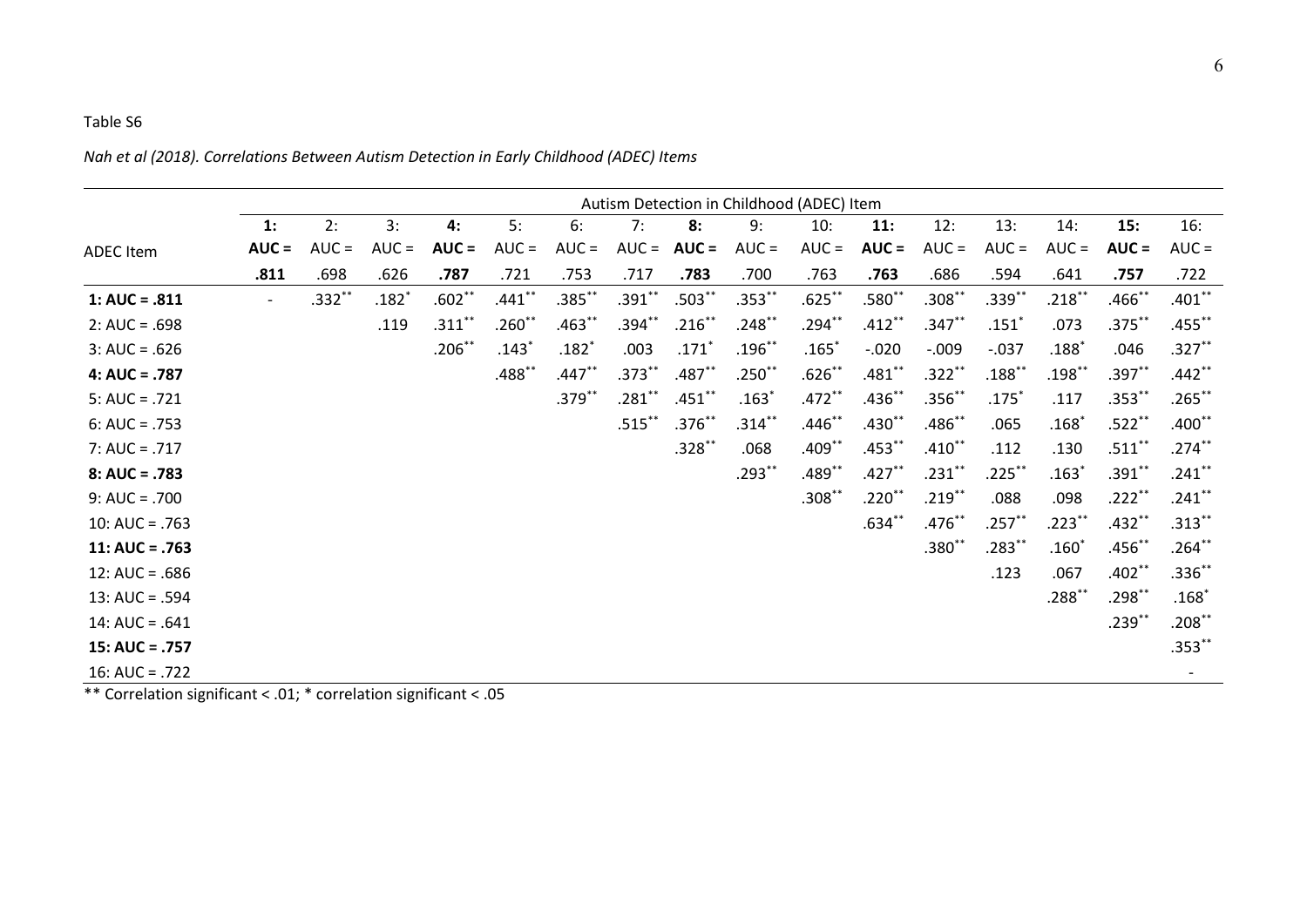## *Nevill et al (2019). Correlations Between Autism Detection in Early Childhood (ADEC) Items*

|                  | Autism Detection in Childhood (ADEC) Item |         |           |              |           |         |          |           |          |             |              |             |            |          |           |           |
|------------------|-------------------------------------------|---------|-----------|--------------|-----------|---------|----------|-----------|----------|-------------|--------------|-------------|------------|----------|-----------|-----------|
|                  | 1:                                        | 2:      | 3:        | 4:           | 5:        | 6:      | 7:       | 8:        | 9:       | 10:         | 11:          | 12:         | 13:        | 14:      | 15:       | 16:       |
| <b>ADEC</b> Item | $AUC =$                                   | $AUC =$ | $AUC =$   | $AUC =$      | $AUC =$   | $AUC =$ | $AUC =$  | $AUC =$   | $AUC =$  | $AUC =$     | $AUC =$      | $AUC =$     | $AUC =$    | $AUC =$  | $AUC =$   | $AUC =$   |
|                  | .743                                      | .637    | .609      | .683         | .645      | .677    | .682     | .742      | .665     | .825        | .738         | .687        | .640       | .568     | .629      | .753      |
| $1: AUC = .743$  | $\overline{\phantom{a}}$                  | .040    | $.271***$ | $.399***$    | $.321***$ | .161    | $.283**$ | $.381**$  | $-0.019$ | $.402**$    | $.239*$      | $.290**$    | .069       | $-069$   | .060      | $.316**$  |
| $2: AUC = .637$  |                                           |         | .082      | .200 $^\ast$ | .120      | .147    | .092     | $.210^*$  | .144     | $.237*$     | $.259^{**}$  | $.350**$    | .176       | .044     | $.241*$   | $.313***$ |
| $3: AUC = .609$  |                                           |         |           | $.347***$    | $.265***$ | .001    | $.292**$ | $.276***$ | .190     | $.388***$   | .066         | $.217$ $*$  | $-0.045$   | .012     | .083      | .159      |
| $4: AUC = .683$  |                                           |         |           |              | $.294***$ | $-.121$ | $.190*$  | $.330**$  | .048     | $.290^{**}$ | .240 $^\ast$ | .107        | .182       | .012     | .119      | $.276**$  |
| $5: AUC = .645$  |                                           |         |           |              |           | $-.013$ | $.246*$  | $.326***$ | .147     | $.372***$   | .081         | .179        | $-.001$    | $-117$   | $.222*$   | $.344$ ** |
| $6: AUC = .677$  |                                           |         |           |              |           |         | $.292**$ | .090      | .090     | $.301**$    | $.273***$    | $.281^{**}$ | .058       | .021     | $.231*$   | $.269**$  |
| $7: AUC = .682$  |                                           |         |           |              |           |         |          | $.267**$  | .120     | $.411***$   | $.263***$    | $.385^{**}$ | .156       | .166     | $.272**$  | $.331**$  |
| $8: AUC = .742$  |                                           |         |           |              |           |         |          |           | .081     | $.385***$   | $.337**$     | $.416***$   | .152       | .047     | $.249*$   | $.341***$ |
| $9: AUC = .665$  |                                           |         |           |              |           |         |          |           |          | .190        | .127         | $.232*$     | .087       | .152     | .138      | .169      |
| $10: AUC = .825$ |                                           |         |           |              |           |         |          |           |          |             | $.330**$     | .343**      | .133       | $-.002$  | $.286**$  | $.452**$  |
| $11: AUC = .738$ |                                           |         |           |              |           |         |          |           |          |             |              | $.261^{**}$ | $.362^{*}$ | .112     | $.198*$   | $.431$ ** |
| $12: AUC = .687$ |                                           |         |           |              |           |         |          |           |          |             |              |             | .125       | $-.024$  | $.327***$ | $.328**$  |
| $13: AUC = .640$ |                                           |         |           |              |           |         |          |           |          |             |              |             |            | $.507**$ | .103      | .182      |
| $14: AUC = .568$ |                                           |         |           |              |           |         |          |           |          |             |              |             |            |          | $-.093$   | .108      |
| $15: AUC = .629$ |                                           |         |           |              |           |         |          |           |          |             |              |             |            |          |           | $.328**$  |
| $16: AUC = .753$ |                                           |         |           |              |           |         |          |           |          |             |              |             |            |          |           |           |

\*\* Correlation significant < .01; \* correlation significant < .05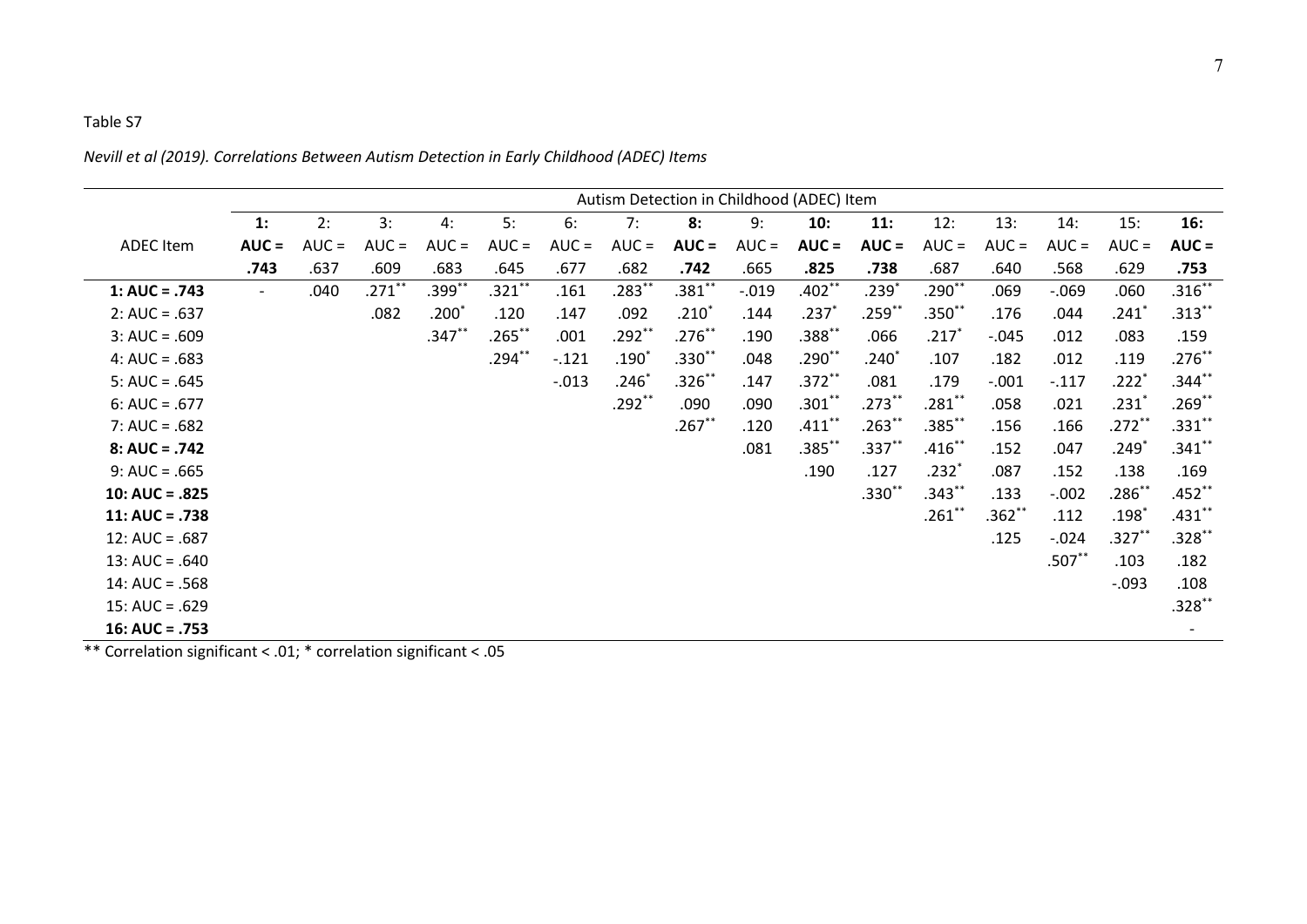*Nah et al (2018) Highest Possible Between-item Correlations. Correlations Between Autism Detection in Early Childhood (ADEC) Items* 

|                                 |                |          |          |           |           |           |           | Autism Detection in Childhood (ADEC) Item |           |           |           |             |            |                    |             |           |
|---------------------------------|----------------|----------|----------|-----------|-----------|-----------|-----------|-------------------------------------------|-----------|-----------|-----------|-------------|------------|--------------------|-------------|-----------|
|                                 | $\mathbf{1}$ : | 2:       | 3:       | 4:        | 5:        | 6:        | 7:        | 8:                                        | 9:        | 10:       | 11:       | 12:         | 13:        | 14:                | 15:         | 16:       |
| <b>ADEC</b> Item                | $AUC =$        | $AUC =$  | $AUC =$  | $AUC =$   | $AUC =$   | $AUC =$   | $AUC =$   | $AUC =$                                   | $AUC =$   | $AUC =$   | $AUC =$   | $AUC =$     | $AUC =$    | $AUC =$            | $AUC =$     | $AUC =$   |
|                                 | .811           | .698     | .626     | .787      | .721      | .753      | .717      | .783                                      | .700      | .763      | .763      | .686        | .594       | .641               | .757        | .722      |
| $1: AUC = .811$                 | $ \,$          | $.866**$ | $.710**$ | $.920**$  | $.849***$ | $.892**$  | $.851***$ | $.938**$                                  | $.762**$  | $.919***$ | $.919***$ | $.868**$    | $.671***$  | $.693**$           | $.894***$   | $.856**$  |
| $2: AUC = .698$                 |                |          | $.808**$ | $.885***$ | $.909***$ | $.936**$  | $.811***$ | $.850**$                                  | $.801***$ | $.903***$ | $.930**$  | $.883^{**}$ | $.829***$  | $.805***$          | .896**      | $.898**$  |
| $3: AUC = .626$                 |                |          |          | $.777***$ | $.823***$ | $.823***$ | $.552$ ** | $.664**$                                  | $.887**$  | $.751***$ | $.810**$  | $.696^{**}$ | $.898***$  | $.930^{**}$        | $.714***$   | $.760**$  |
| $4: AUC = .787$                 |                |          |          |           | $.885***$ | $.949**$  | $.787**$  | $.882**$                                  | $.824***$ | $.962**$  | $.952**$  | $.883**$    | $.724***$  | $.755$ $*$         | $.927**$    | $.868**$  |
| $5: AUC = .721$                 |                |          |          |           |           | $.911***$ | $.744**$  | $.825***$                                 | $.833**$  | $.880**$  | $.910**$  | $.845***$   | $.843***$  | $.819$ $*$         | $.892**$    | $.868**$  |
| $6: AUC = .753$                 |                |          |          |           |           |           | $.777***$ | $.872**$                                  | $.824***$ | $.950**$  | $.966$ ** | $.875***$   | $.817**$   | $.818**$           | $.930**$    | $.874***$ |
| $7: AUC = .717$                 |                |          |          |           |           |           |           | $.876**$                                  | $.525***$ | $.795***$ | $.810**$  | $.895***$   | $.538**$   | $.510^{**}$        | $.798***$   | $.828**$  |
| $8: AUC = .783$                 |                |          |          |           |           |           |           |                                           | $.717***$ | $.905***$ | $.880**$  | $.922***$   | $.640**$   | $.651***$          | $.910**$    | $.878***$ |
| $9: AUC = .700$                 |                |          |          |           |           |           |           |                                           |           | $.794***$ | $.813***$ | $.663**$    | $.856$ $*$ | .923**             | $.757***$   | $.772**$  |
| 10: $AUC = .763$                |                |          |          |           |           |           |           |                                           |           |           | $.937**$  | $.905***$   | $.725***$  | $.731***$          | $.963**$    | $.836**$  |
| $11: AUC = .763$                |                |          |          |           |           |           |           |                                           |           |           |           | $.881**$    | $.772**$   | $.788^{**}$        | $.917***$   | $.890**$  |
| $12: AUC = .686$                |                |          |          |           |           |           |           |                                           |           |           |           |             | $.674**$   | .646 $^{\ast\ast}$ | $.919***$   | $.871***$ |
| $13: AUC = .594$                |                |          |          |           |           |           |           |                                           |           |           |           |             |            | $.908^{**}$        | $.688^{**}$ | $.762**$  |
| $14$ : AUC = .641               |                |          |          |           |           |           |           |                                           |           |           |           |             |            |                    | $.695***$   | $.764**$  |
| $15: AUC = .757$                |                |          |          |           |           |           |           |                                           |           |           |           |             |            |                    |             | $.817***$ |
| $16: AUC = .722$                |                |          |          |           |           |           |           |                                           |           |           |           |             |            |                    |             |           |
| **Correlation significant < .01 |                |          |          |           |           |           |           |                                           |           |           |           |             |            |                    |             |           |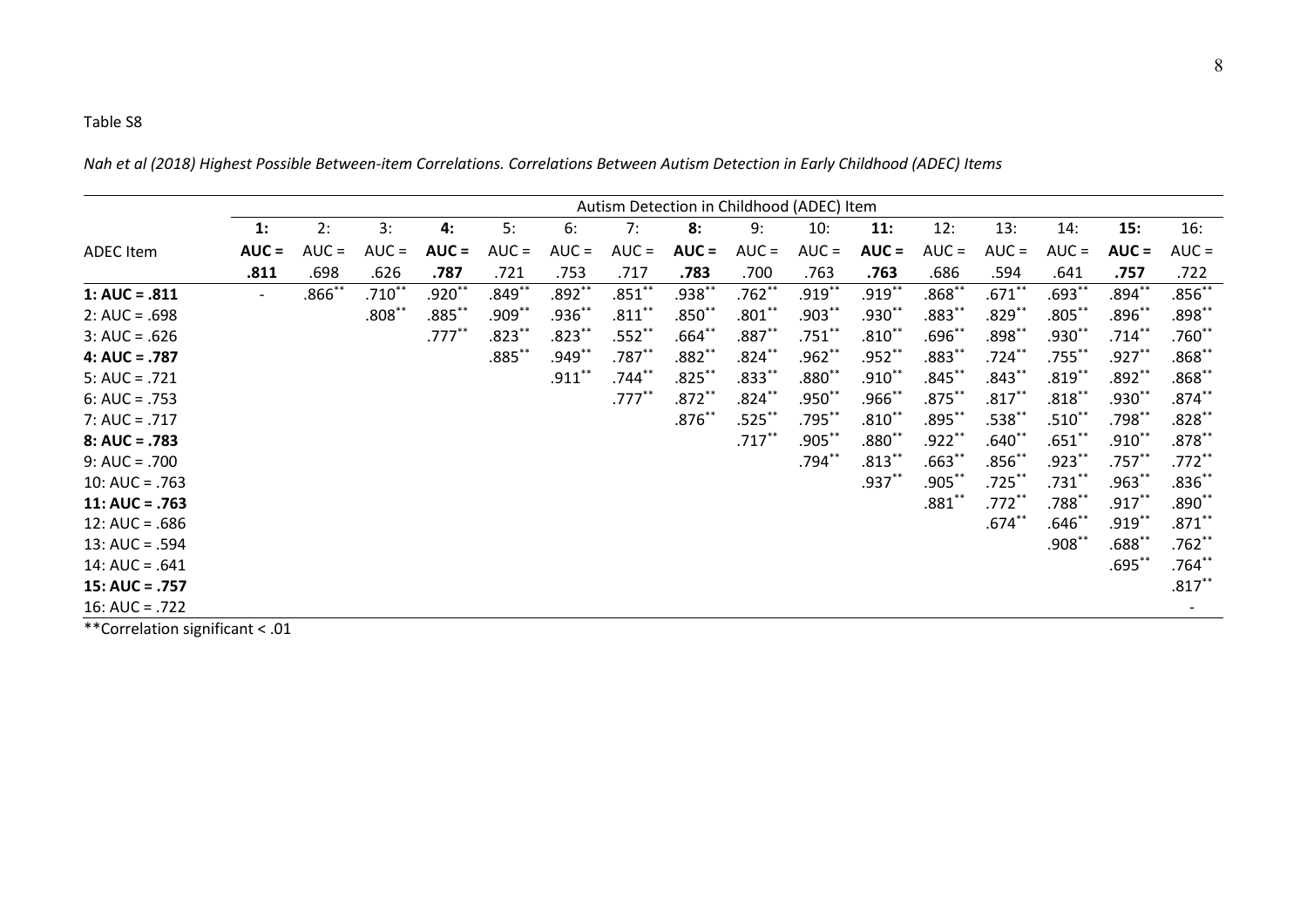*Nevill et al (2019) Highest Possible Between-item Correlations. Correlations Between Autism Detection in Early Childhood (ADEC) Items* 

|                                                                                                                                                                       |                          |           |          |          |           |             |           | Autism Detection in Childhood (ADEC) Item |           |                   |                    |                |            |                |                   |           |
|-----------------------------------------------------------------------------------------------------------------------------------------------------------------------|--------------------------|-----------|----------|----------|-----------|-------------|-----------|-------------------------------------------|-----------|-------------------|--------------------|----------------|------------|----------------|-------------------|-----------|
|                                                                                                                                                                       | $\mathbf{1}$ :           | 2:        | 3:       | 4:       | 5:        | 6:          | 7:        | 8:                                        | 9:        | 10:               | 11:                | 12:            | 13:        | 14:            | 15:               | 16:       |
| <b>ADEC</b> Item                                                                                                                                                      | $AUC =$                  | $AUC =$   | $AUC =$  | $AUC =$  | $AUC =$   | $AUC =$     | $AUC =$   | $AUC =$                                   | $AUC =$   | $AUC =$           | $AUC =$            | $AUC =$        | $AUC =$    | $AUC =$        | $AUC =$           | $AUC =$   |
|                                                                                                                                                                       | .743                     | .637      | .609     | .683     | .645      | .677        | .682      | .742                                      | .665      | .825              | .738               | .687           | .640       | .568           | .629              | .753      |
| 1: AUC = $.743$                                                                                                                                                       | $\overline{\phantom{a}}$ | $.666$ ** | $.686**$ | $.901**$ | $.884**$  | $.876**$    | $.755***$ | $.873**$                                  | $.824***$ | $.914***$         | $.874***$          | $.641***$      | $.892**$   | $.744***$      | $.716***$         | $.843***$ |
| $2: AUC = .637$                                                                                                                                                       |                          |           | $.369**$ | $.662**$ | $.757**$  | $.663**$    | $.876**$  | $.838**$                                  | $.452**$  | $.596^{**}$       | $.841$ *           | $.923**$       | $.668$ $*$ | .486 $\degree$ | $.892**$          | $.804**$  |
| $3: AUC = .609$                                                                                                                                                       |                          |           |          | $.762**$ | $.652**$  | $.770^{**}$ | $.441***$ | $.553***$                                 | $.899***$ | $.688^{\ast\ast}$ | .547 $^{\ast\ast}$ | $.355***$      | $.575***$  | .782**         | $.364**$          | $.550**$  |
| $4: AUC = .683$                                                                                                                                                       |                          |           |          |          | $.878***$ | $.943**$    | $.759***$ | $.834**$                                  | $.833**$  | $.787**$          | $.838**$           | $.637**$       | $.864**$   | $.849**$       | $.716**$          | $.801***$ |
| $5: AUC = .645$                                                                                                                                                       |                          |           |          |          |           | $.872***$   | $.822**$  | $.904***$                                 | $.767**$  | $.763**$          | $.905***$          | $.728***$      | .882**     | $.805***$      | $.809$ $*$        | $.866$ ** |
| $6: AUC = .677$                                                                                                                                                       |                          |           |          |          |           |             | $.775***$ | $.823**$                                  | $.843**$  | $.777***$         | $.828**$           | $.638^{**}$    | $.866^{*}$ | .796           | $.713***$         | $.787**$  |
| $7: AUC = .682$                                                                                                                                                       |                          |           |          |          |           |             |           | $.862**$                                  | $.539**$  | $.644**$          | $.865***$          | $.896^{**}$    | $.797**$   | $.581^{*}$     | $.880^{\ast\ast}$ | $.882**$  |
| $8: AUC = .742$                                                                                                                                                       |                          |           |          |          |           |             |           |                                           | $.677***$ | $.810**$          | $.988^{**}$        | $.844***$      | $.854***$  | $.676**$       | $.838**$          | $.939***$ |
| $9: AUC = .665$                                                                                                                                                       |                          |           |          |          |           |             |           |                                           |           | $.827**$          | $.669**$           | .434 $^{\ast}$ | $.704**$   | $.798^{**}$    | $.467$ **         | $.673***$ |
| $10: AUC = .825$                                                                                                                                                      |                          |           |          |          |           |             |           |                                           |           |                   | $.813***$          | .586*'         | $.731***$  | .596*          | $.612**$          | $.783**$  |
| $11: AUC = .738$                                                                                                                                                      |                          |           |          |          |           |             |           |                                           |           |                   |                    | $.846**$       | $.843**$   | $.667$ *       | $.851$ **         | $.927***$ |
| $12: AUC = .687$                                                                                                                                                      |                          |           |          |          |           |             |           |                                           |           |                   |                    |                | $.642**$   | .468           | $.870**$          | $.854***$ |
| $13: AUC = .640$                                                                                                                                                      |                          |           |          |          |           |             |           |                                           |           |                   |                    |                |            | $.758***$      | $.735***$         | $.837**$  |
| $14: AUC = .568$                                                                                                                                                      |                          |           |          |          |           |             |           |                                           |           |                   |                    |                |            |                | $.516***$         | $.667**$  |
| $15: AUC = .629$                                                                                                                                                      |                          |           |          |          |           |             |           |                                           |           |                   |                    |                |            |                |                   | $.819***$ |
| $16: AUC = .753$<br>$\mathbf{A}^{\mathbf{A}}$ and $\mathbf{A}^{\mathbf{A}}$ and $\mathbf{A}^{\mathbf{A}}$ and $\mathbf{A}^{\mathbf{A}}$ and $\mathbf{A}^{\mathbf{A}}$ |                          |           |          |          |           |             |           |                                           |           |                   |                    |                |            |                |                   |           |

\*\* Correlation significant < .01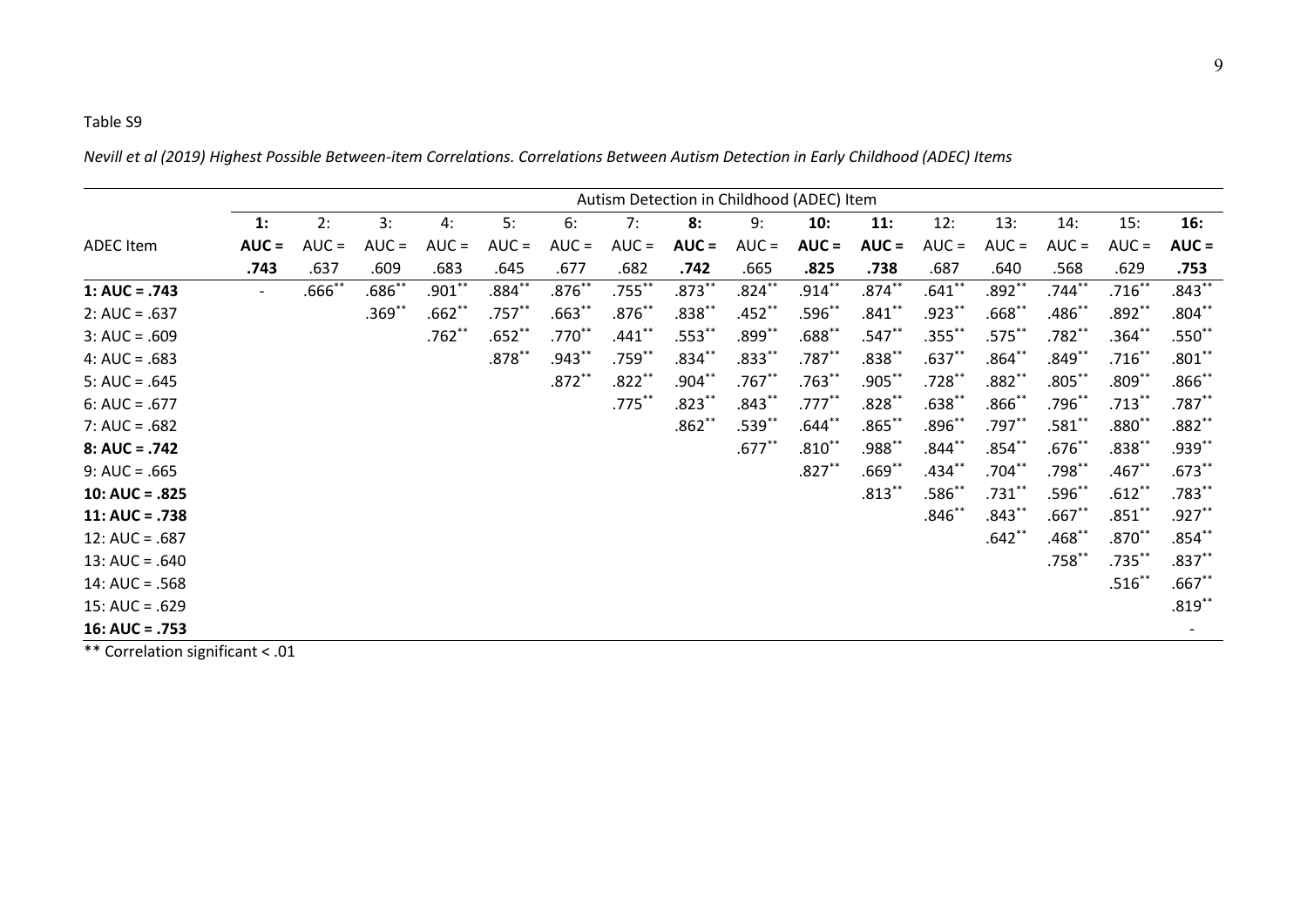*Nah et al (2018) Highest Possible Between-item Correlations. Significance Values for Comparisons of AUC for the Individual Autism Detection in Early Childhood* 

#### *(ADEC) Items*

|                  |         | Autism Detection in Childhood (ADEC) Item |         |         |         |         |         |         |         |         |         |         |               |         |                      |         |
|------------------|---------|-------------------------------------------|---------|---------|---------|---------|---------|---------|---------|---------|---------|---------|---------------|---------|----------------------|---------|
|                  | 1:      | 2:                                        | 3:      | 4:      | 5:      | 6:      | 7:      | 8:      | 9:      | 10:     | 11:     | 12:     | 13:           | 14:     | 15:                  | 16:     |
| <b>ADEC</b> Item | $AUC =$ | $AUC =$                                   | $AUC =$ | $AUC =$ | $AUC =$ | $AUC =$ | $AUC =$ | $AUC =$ | $AUC =$ | $AUC =$ | $AUC =$ | $AUC =$ | $AUC =$       | $AUC =$ | $AUC =$              | $AUC =$ |
|                  | .811    | .698                                      | .626    | .787    | .721    | .753    | .717    | .783    | .700    | .763    | .763    | .686    | .594          | .641    | .757                 | .722    |
| $1: AUC = .811$  | $\sim$  | < .001                                    | < .001  | .154    | < .001  | < .001  | < .001  | .023    | < .001  | .007    | < .001  | < .001  | < .001        | < .001  | .001                 | < .001  |
| $2: AUC = .698$  |         |                                           | .002    | 0.001   | .333    | < .001  | .434    | < .001  | .708    | < .001  | < .001  | .439    | < .001        | .028    | < 0.001              | .272    |
| $3: AUC = .626$  |         |                                           |         | < .001  | < .001  | < 0.001 | .004    | < .001  | < .001  | < .001  | < 0.001 | .013    | .005          | .142    | < 0.001              | < .001  |
| $4: AUC = .787$  |         |                                           |         |         | < .001  | .001    | .001    | .835    | < .001  | .029    | .001    | < .001  | < .001        | < .001  | .006                 | < .001  |
| $5: AUC = .721$  |         |                                           |         |         |         | .009    | 1       | .001    | .290    | .001    | .007    | .111    | < .001        | .003    | .007                 | .760    |
| $6: AUC = .753$  |         |                                           |         |         |         |         | .110    | .044    | .006    | .106    | .761    | < .001  | < .001        | < .001  | .952                 | .135    |
| $7: AUC = .717$  |         |                                           |         |         |         |         |         | .001    | .431    | .025    | .072    | .121    | < .001        | .045    | .138                 | .719    |
| $8: AUC = .783$  |         |                                           |         |         |         |         |         |         | < .001  | .226    | .055    | < .001  | < .001        | < .001  | .039                 | < .001  |
| $9: AUC = .700$  |         |                                           |         |         |         |         |         |         |         | < 0.001 | .004    | .938    | < .001        | .002    | .005                 | .221    |
| $10: AUC = .763$ |         |                                           |         |         |         |         |         |         |         |         | .311    | < .001  | < .001        | < .001  | .153                 | .032    |
| $11: AUC = .763$ |         |                                           |         |         |         |         |         |         |         |         |         | < .001  | < .001        | < .001  | .860                 | .064    |
| $12: AUC = .686$ |         |                                           |         |         |         |         |         |         |         |         |         |         | < .001        | .160    | < .001               | .068    |
| $13: AUC = .594$ |         |                                           |         |         |         |         |         |         |         |         |         |         |               | < .001  | < 0.001              | < .001  |
| 14: AUC = $.641$ |         |                                           |         |         |         |         |         |         |         |         |         |         |               |         | < .001               | .005    |
| 15: AUC = $.757$ |         |                                           |         |         |         |         |         |         |         |         |         |         |               |         |                      | .170    |
| $16: AUC = .722$ |         |                                           |         |         |         |         |         |         |         |         |         |         | $\frac{1}{2}$ |         | $\cdots$ as $\cdots$ |         |

Notes: Items highlighted in bold indicate they were included in the Brief Autism Detection in Early Childhood (BADEC). *N* = 106 in the ASD group; *N* = 86 in the non-ASD (i.e., non-typically developing) group